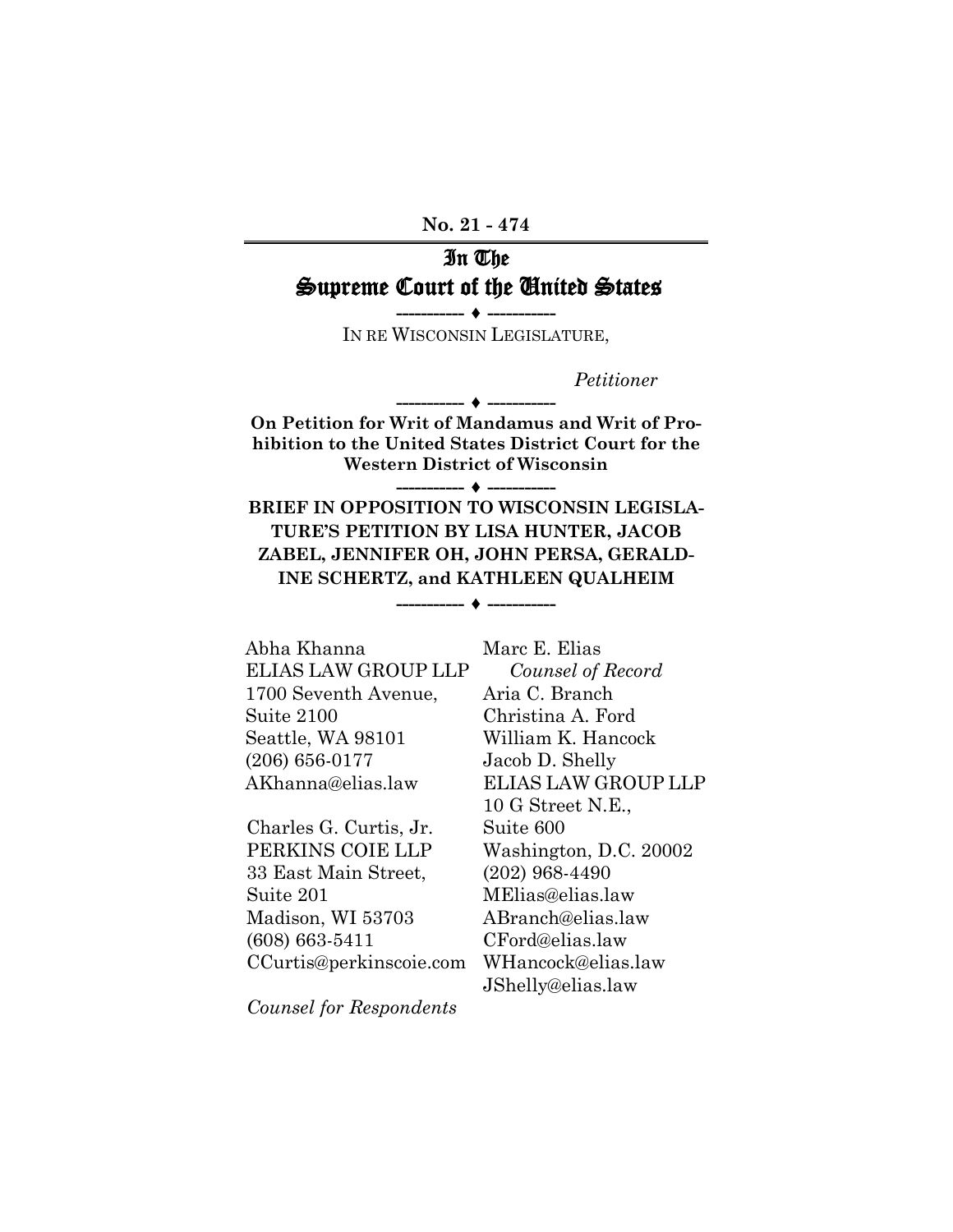# **TABLE OF CONTENTS**

| REASONS TO DENY THE PETITION 9 |                                              |                                              |  |  |
|--------------------------------|----------------------------------------------|----------------------------------------------|--|--|
| Ι.                             |                                              | Growe confirms that federal courts must      |  |  |
|                                | stand ready to resolve federal redistricting |                                              |  |  |
|                                |                                              |                                              |  |  |
|                                | A.                                           | Growe requires deferral, not abstention 10   |  |  |
|                                | <b>B.</b>                                    | The federal panel has not obstructed or      |  |  |
|                                |                                              | impeded any state proceedings12              |  |  |
| П.                             |                                              | The usual justiciability requirements are    |  |  |
|                                |                                              |                                              |  |  |
|                                | А.                                           | The Legislature has already argued in        |  |  |
|                                |                                              | favor of the present timeliness of           |  |  |
|                                |                                              |                                              |  |  |
|                                | В.                                           | When the Legislature argued in favor of      |  |  |
|                                |                                              | justiciability, it was right17               |  |  |
| Ш.                             |                                              | The federal panel's scheduling deadlines are |  |  |
|                                |                                              |                                              |  |  |
|                                |                                              |                                              |  |  |
|                                |                                              |                                              |  |  |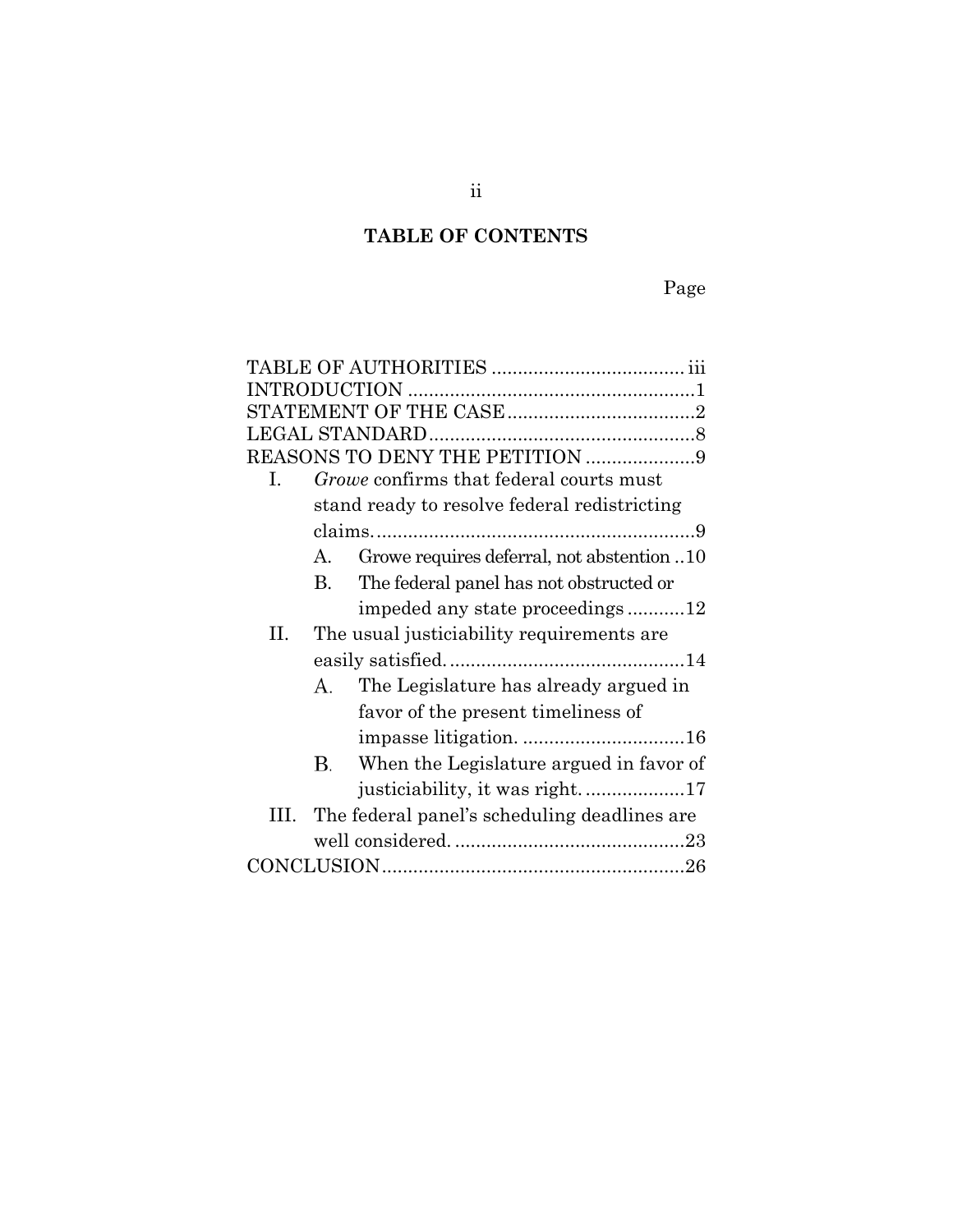# **TABLE OF AUTHORITIES**

# **Page(s)**

# **Cases**

| Allied Chem. Corp. v. Daiflon, Inc.,                                 |
|----------------------------------------------------------------------|
| Arrington v. Elections Bd.,<br>173 F. Supp. 2d 856 (E.D. Wis. 2001)  |
| Bankers Life & Cas. Co. v. Holland,                                  |
| Baumgart v. Wendelberger,<br>No. 01-C-0121, 02-C-0366, 2002 WL       |
| Cunningham v. Adams,                                                 |
| Growe v. Emison,                                                     |
| Hunter v. Bostelmann,<br>3:21-cv-00512 (W.D. Wis. Aug. 13,           |
| Hunter v. Bostelmann,<br>No. 3:21-cv-00512 (W.D. Wis. Aug.           |
| Johnson v. Wis. Elections Comm'n,<br>No. 2021AP1450-OA (Wis. Oct. 6, |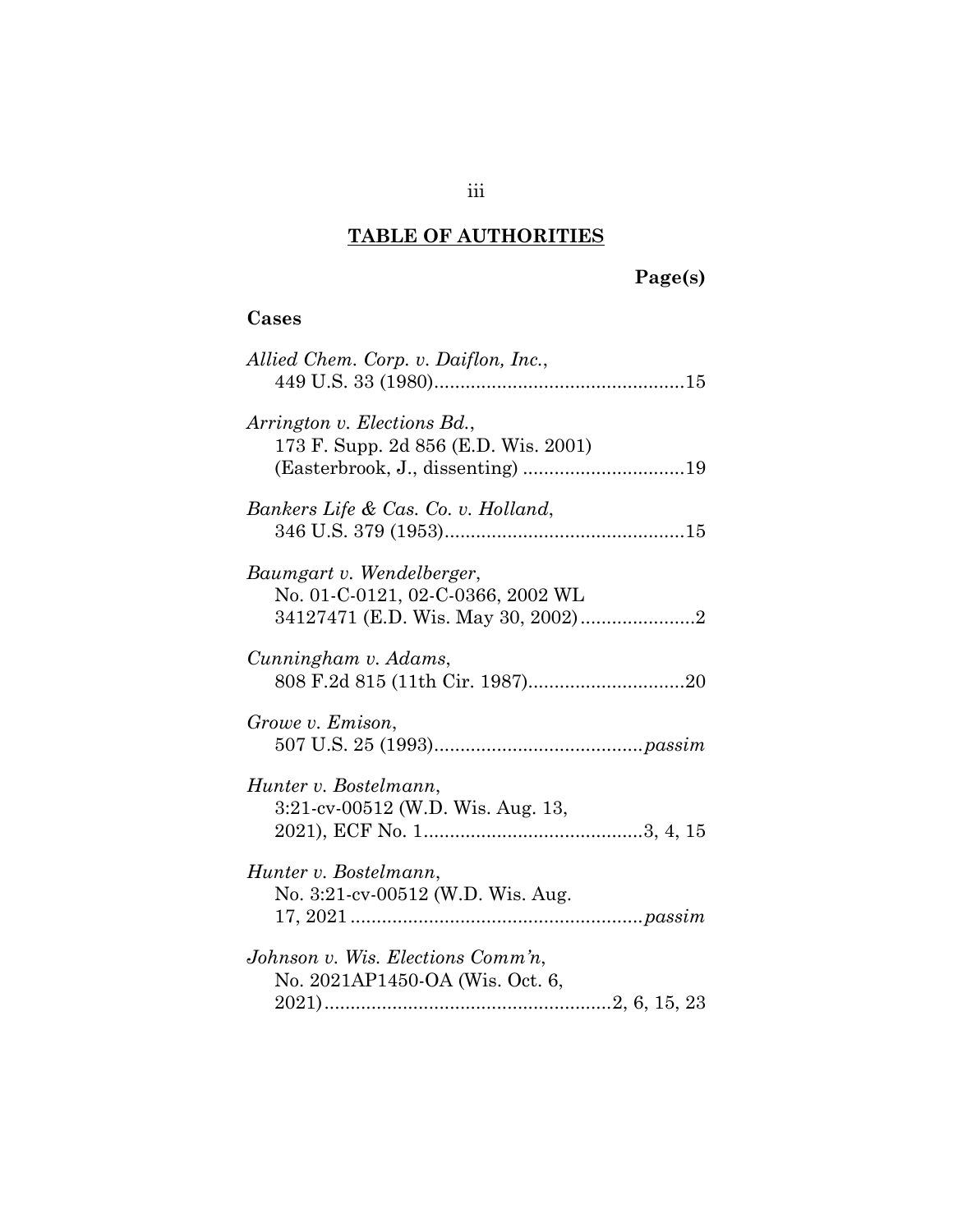| Lucas v. Forty-Fourth Gen. Assembly of<br>Colo.,                            |
|-----------------------------------------------------------------------------|
| Obama for Am. v. Husted,                                                    |
| Olson v. Town of Cottage Grove,<br>749 N.W.2d 211 (Wis. 2008) 17            |
| Prosser v. Elections Bd.,<br>793 F. Supp. 859 (W.D. Wis. 1992) 3            |
| State ex rel. Reynolds v. Zimmerman,                                        |
| Scott v. Germano,                                                           |
| State v. Cox,                                                               |
| Streff v. Town of Delafield,<br>526 N.W.2d 822 (Wis. App. 1994) 17          |
| Wesberry v. Sanders,                                                        |
| Will v. United States,                                                      |
| Wis. State AFL-CIO v. Elections Bd.,<br>543 F. Supp. 630 (E.D. Wis. 1982) 3 |
| <b>Statutes</b>                                                             |
|                                                                             |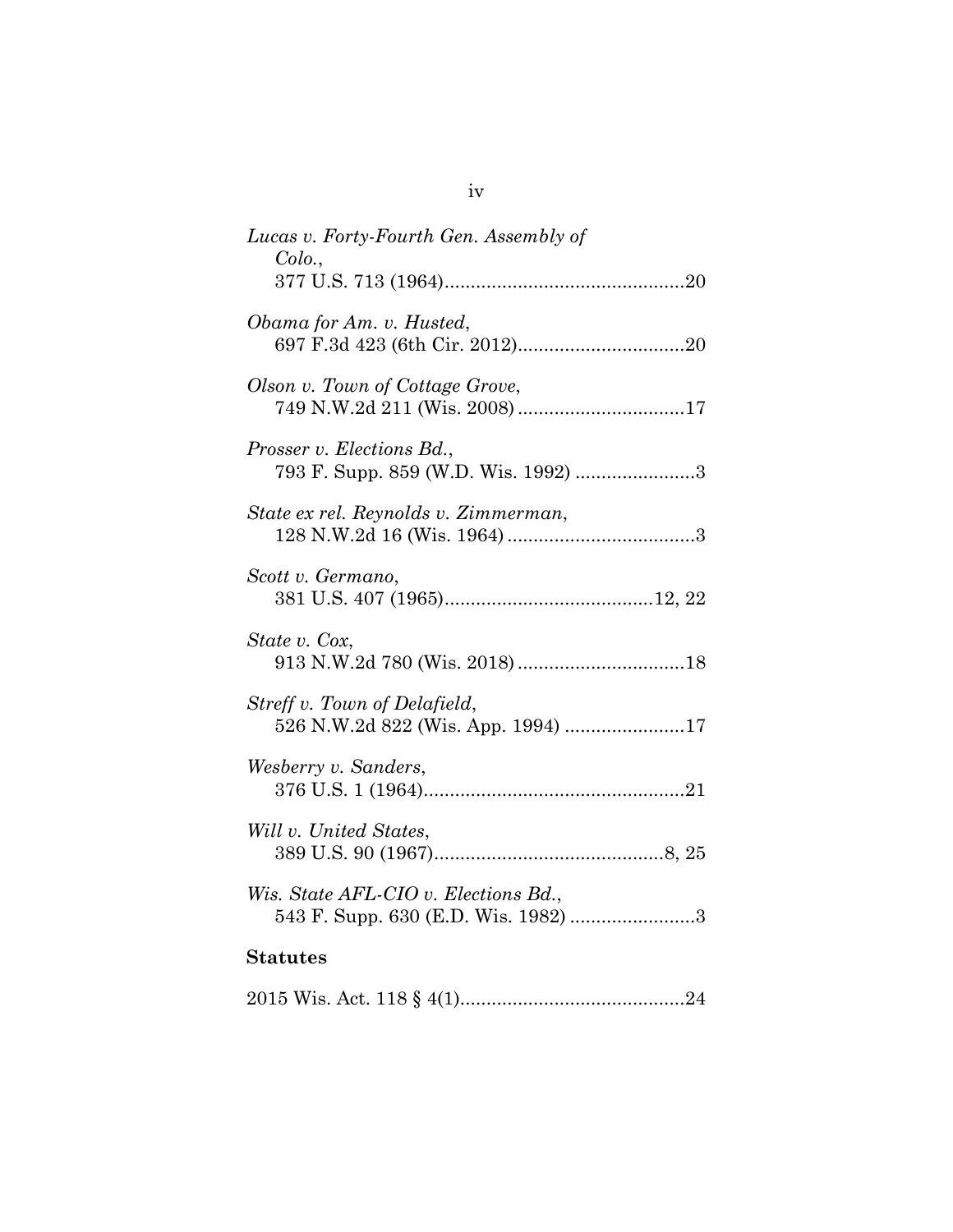| <b>Other Authorities</b> |  |  |  |
|--------------------------|--|--|--|
|                          |  |  |  |
|                          |  |  |  |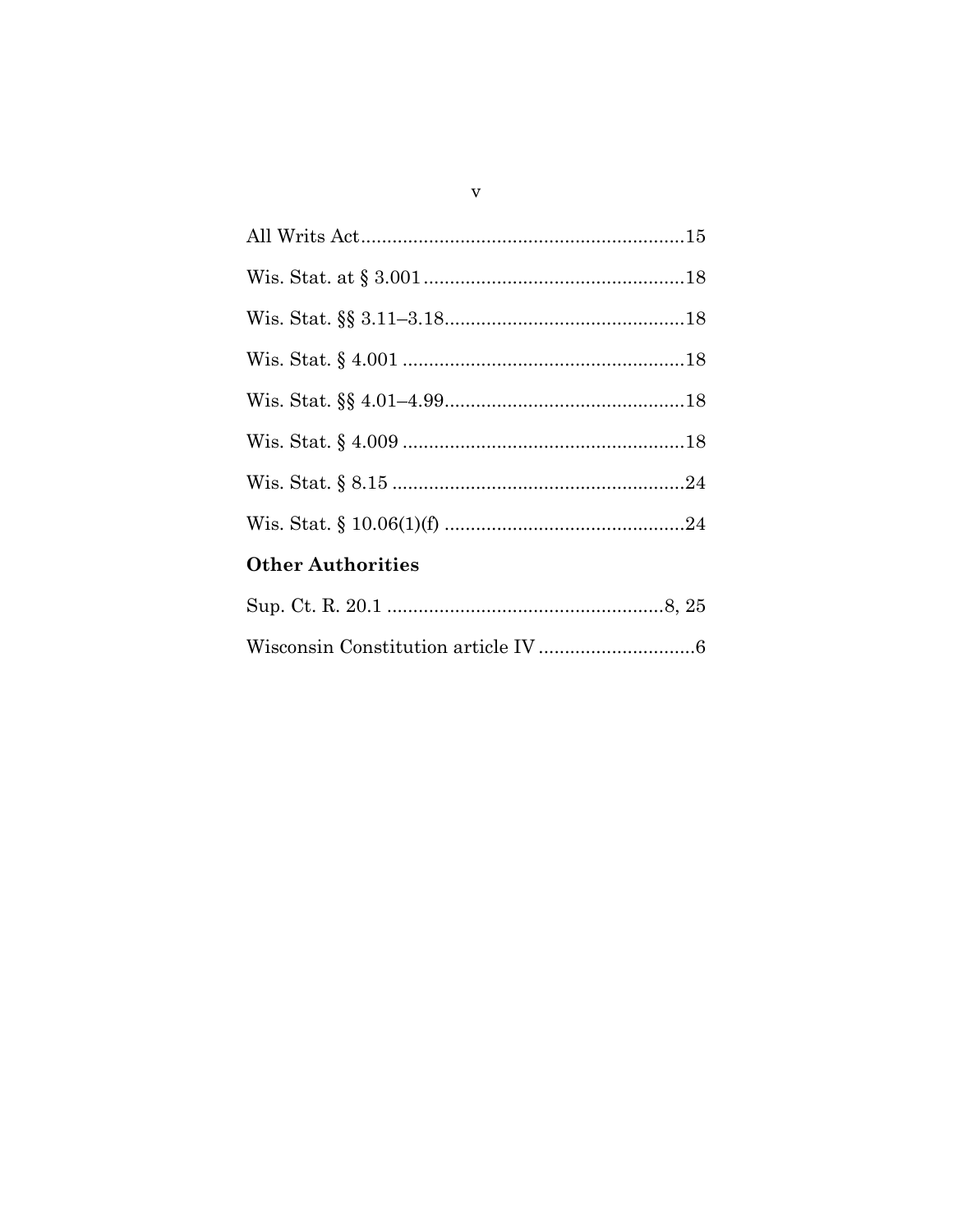#### **INTRODUCTION**

<span id="page-5-0"></span>The Wisconsin Legislature's only role in the redistricting process is to enact new legislative and congressional maps in cooperation with the Governor. Because it has no realistic hope of reaching the compromise necessary to make that happen, the Legislature is focused instead on pressing an argument about which court will bear responsibility in the first instance to rectify this failure. But there is no argument to be had.

All parties—including Lisa Hunter, Jacob Zabel, Jennifer Oh, John Persa, Geraldine Schertz, and Kathleen Qualheim (the "Hunter Plaintiffs")—and the three-judge federal panel assigned to the Hunter Plaintiffs' redistricting claims—agree: any efforts by the Wisconsin Supreme Court to resolve impasse litigation should be sequenced before the federal panel's adjudication of parallel claims. Demonstrating the cautious deference counseled by this Court's precedents, the federal panel accepted the Wisconsin Election Commission's recommended March 1, 2022, deadline by which new maps must be enacted, and, working backwards from that date, calculated that its expedited consideration of any unresolved redistricting issues would require a trial on those issues to begin no later than the end of January. All other federal court proceedings have been stayed at least until November, ensuring an ample window for the Legislature to do its job and—if it can—enact lawful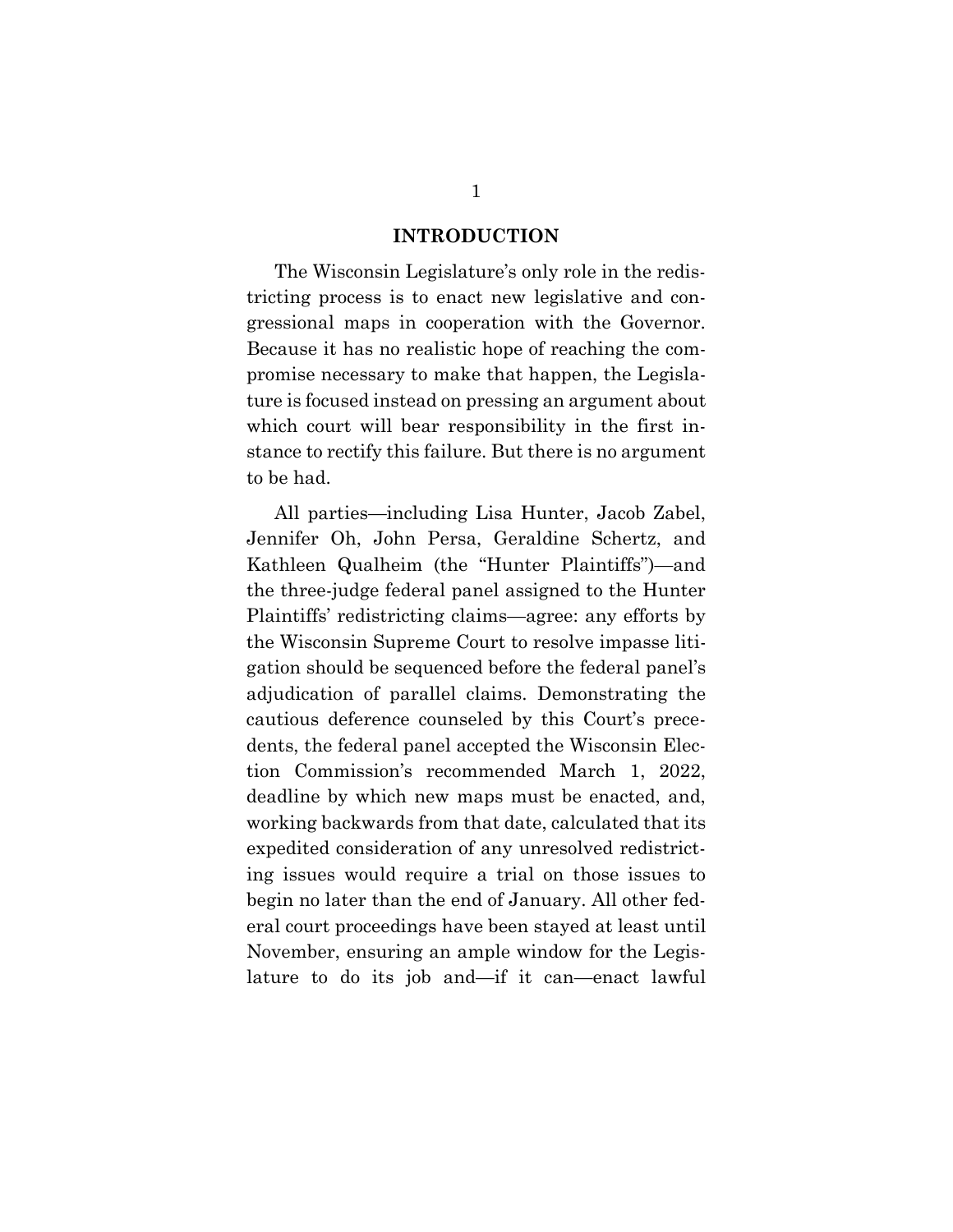districting maps.[1](#page-6-3) The state judiciary, in turn, can reserve for its own redistricting work at least as much time before the federal trial as the federal panel has indicated it would need to adopt final plans.

Lacking any coherent argument that the federal panel is impeding state legislative or judicial redistricting efforts, the Legislature is left with little else. It suggests (in a footnote) that this Court "revisit" and effectively overturn its landmark precedent in this area. It disfigures traditional standing and ripeness principles beyond recognition (in direct tension with arguments it made before the state tribunal). And it quibbles with the federal panel's selected deadlines (without suggesting a clear and indisputable right to any alternative). Because none of these arguments warrants an extraordinary writ, the petition should be denied.

### <span id="page-6-1"></span>**STATEMENT OF THE CASE**

<span id="page-6-0"></span>Wisconsin's political branches routinely default on their obligation to redraw legislative and congressional districts after the decennial census, leaving the courts scrambling to do so themselves before looming election-related deadlines. *See Baumgart v. Wendelberger*, No. 01-C-0121, 02-C-0366, 2002 WL 34127471 (E.D. Wis. May 30, 2002) (adopting redistricting plan

<span id="page-6-3"></span><span id="page-6-2"></span><sup>1</sup> *See* Prospective-Intervenor Wisconsin Leg.'s Letter Br. Regarding Timing of New Redistricting Plan at 2, *Johnson v. Wis. Elections Comm'n*, No. 2021AP1450-OA (Wis. Oct. 6, 2021) ("Leg. Letter Br. Regarding Timing"), (representing that a redistricting vote will be held in November).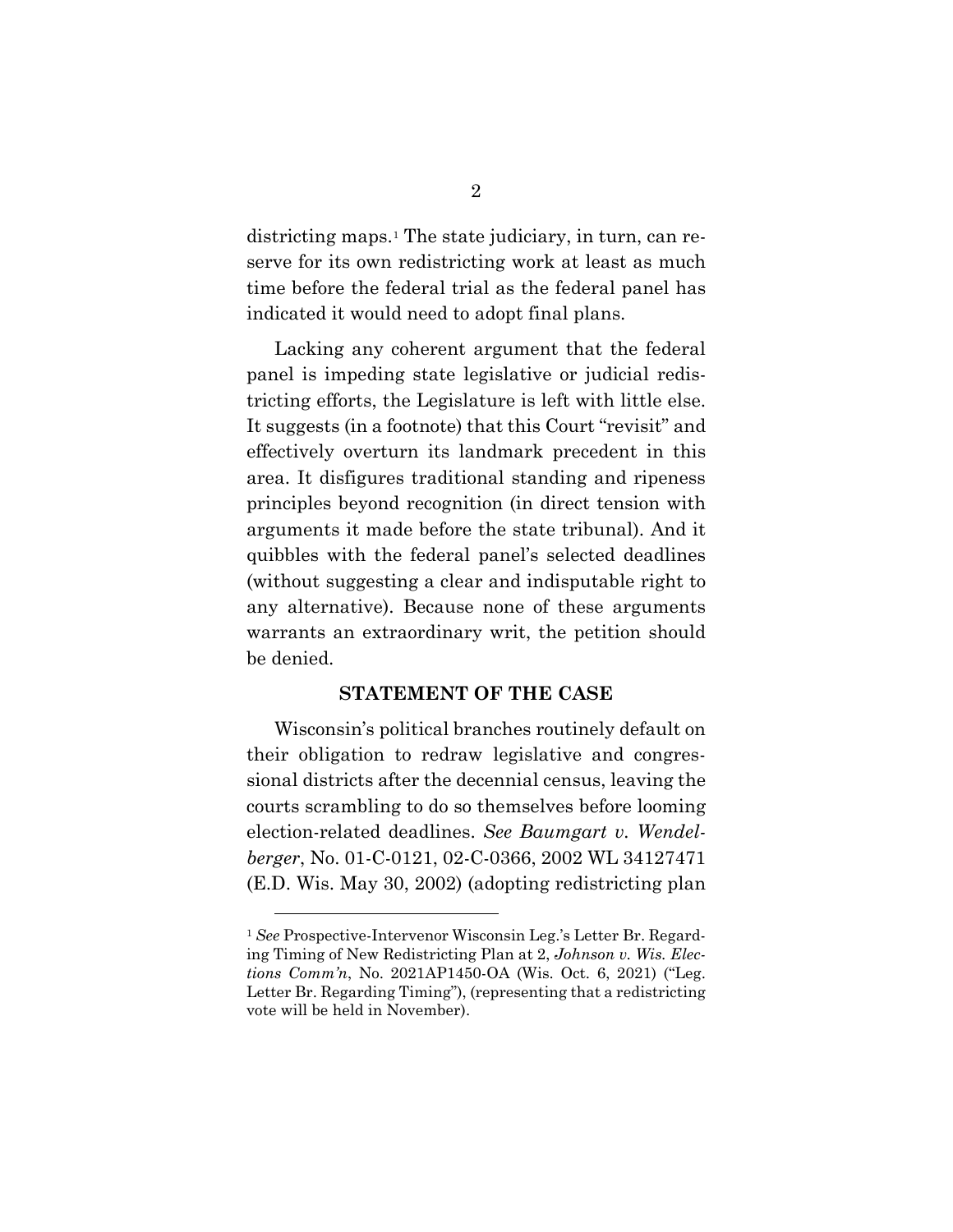<span id="page-7-3"></span><span id="page-7-2"></span><span id="page-7-1"></span>after legislative impasse); *Prosser v. Elections Bd.*, 793 F. Supp. 859 (W.D. Wis. 1992) (same); *Wis. State AFL-CIO v. Elections Bd.*, 543 F. Supp. 630 (E.D. Wis. 1982) (same); *State ex rel. Reynolds v. Zimmerman*, 128 N.W.2d 16 (Wis. 1964) (same). In fact, in every redistricting cycle in the last forty years, when there was a divide of power between the Wisconsin Legislature and the governorship, Wisconsin has failed to enact a full slate of new maps using the legislative process. This cycle Wisconsin voters have once again elected a divided government, and no one realistically expects a map to be enacted by the Legislature in time for the 2022 elections.

<span id="page-7-0"></span>After census data released on August 12, 2021 confirmed that the Hunter Plaintiffs reside in legislative and congressional districts that are overpopulated relative to what the federal Constitution permits, they filed federal malapportionment and freedom of association claims in the Western District of Wisconsin. *See* Compl., *Hunter v. Bostelmann*, 3:21-cv-00512, (W.D. Wis. Aug. 13, 2021), ECF No. 1. The complaint requests declaratory and injunctive relief preventing any further use of the current malapportioned districts; a clear schedule "that will enable the Court to adopt and implement new legislative and congressional district plans by a date certain should the political branches fail to enact such plans by that time"; and, if the state's failure to redistrict continues past the court's deadline, judicial implementation of new legislative and congressional districts that comply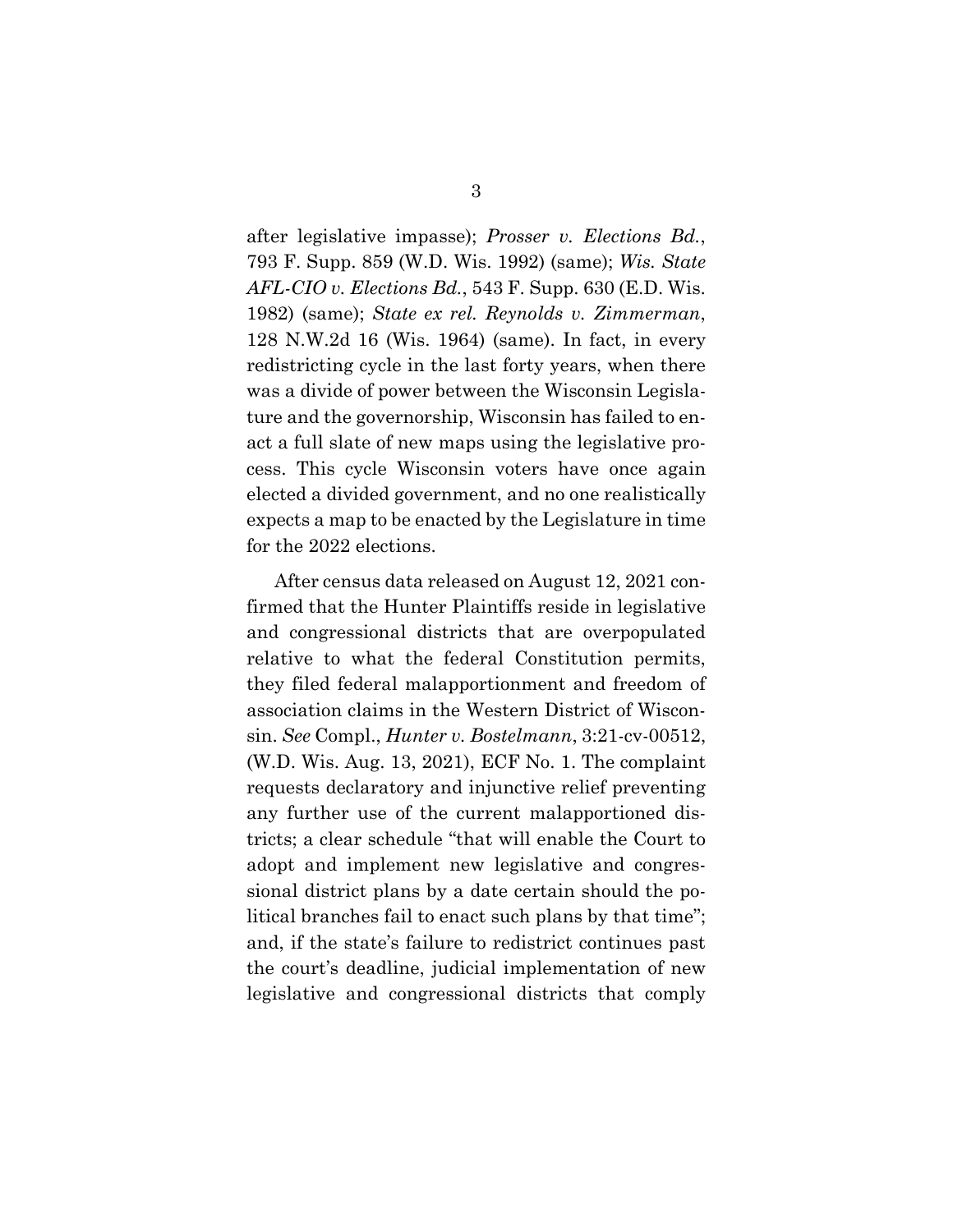<span id="page-8-1"></span><span id="page-8-0"></span>with the federal Constitution. *Id.* at 15-16. A threejudge panel was promptly convened, and the Legislature and other interested parties moved to intervene. *See* (Leg.'s Mot. to Intervene), *Hunter v. Bostelmann*, No. 3:21-cv-00512 (W.D. Wis. Aug. 17, 2021), ECF No. 8, (Johnson Pls.' Mot. to Intervene), (Aug. 26, 2021) ECF No. 21 (Republican Congressmen's Mot. to Intervene), (Aug. 30, 2021), ECF No. 30, (Governor Evers's Mot. to Intervene), (Sept. 13, 2021), ECF No. 50.

Recognizing time constraints imposed by the approaching 2022 midterm elections, the panel directed the parties to confer and submit a joint proposed case schedule. *See* Order at 3, *Hunter v. Bostelmann*, No. 3:21-cv-00512 (W.D. Wis. Aug. 27, 2021), ECF No. 24. The commissioners of the Wisconsin Election Commission (collectively, the "WEC"), as named defendants, explained that final maps must be in place by March 1, 2022, in order for the WEC to fulfill all preelection responsibilities that the Legislature has imposed on it by statute. *See* Joint Proposal Regarding Scheduling at 8-9, *Hunter v. Bostelmann*, No. 3:21 cv-00512 (W.D. Wis. Sept. 13, 2021), ECF No. 54. The Hunter Plaintiffs accepted this recommended deadline and submitted a condensed litigation schedule working backwards from that date and proposing a trial at the end of January. *See id.* at 2-4. The Legislature objected to the court's jurisdiction, but, analogizing from previous redistricting cycles when primary elections were scheduled for later than this cycle's primary elections, proposed that any trial could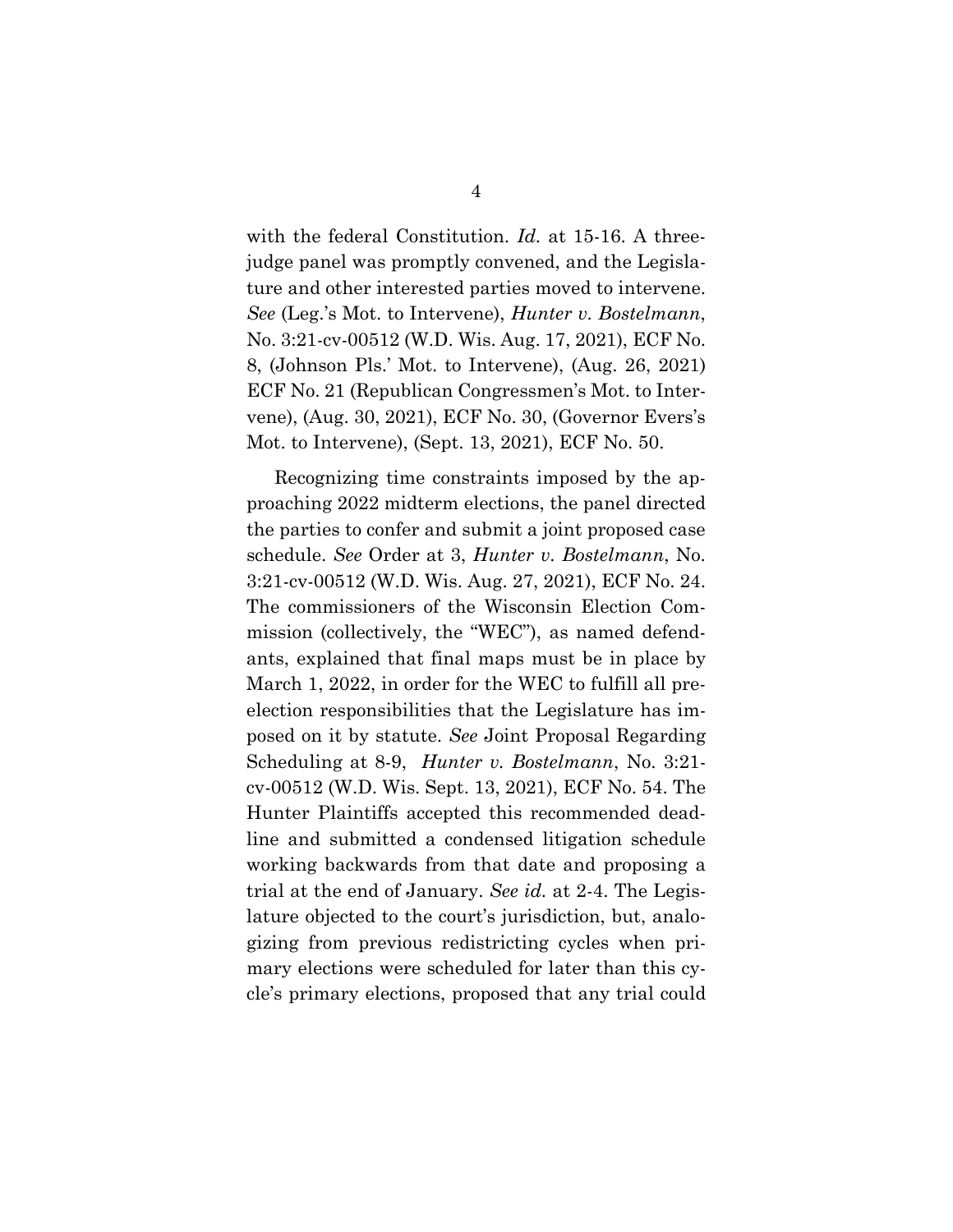be held in April with judgment issued "in June and July." *Id.* at 10.

On September 16, the panel granted the Legislature's motion to intervene but denied its accompanying motion to dismiss, which turned on similar arguments that the Legislature repeats here. Pet. App. 8. While explicitly acknowledging "the state government's primacy in redistricting its legislative and congressional maps," the panel emphasized that this fact did not undermine Plaintiffs' standing or the ripeness of their suit, and it further noted that "this panel is not impeding or superseding any concurrent state redistricting process." *Id.* at 8-9. The panel gave the Legislature and state courts "the first opportunity to enact new maps," while resolving to "set a schedule that will allow for the timely resolution of the case should the state process languish or fail." *Id.* at 10.

After holding a status conference on the matter, the panel again invited the parties to propose discovery and pretrial deadlines consistent with the following framework:

Based on information from the defendant Wisconsin Election Commission, March 1, 2022, is the date by which maps must be available to the Commission if it is to effectively administer the 2022 elections. Should it be necessary for this court to adjudicate Wisconsin's maps, a trial of the issues would have to be complete by January 28, 2022, to give the court time to consider the evidence, make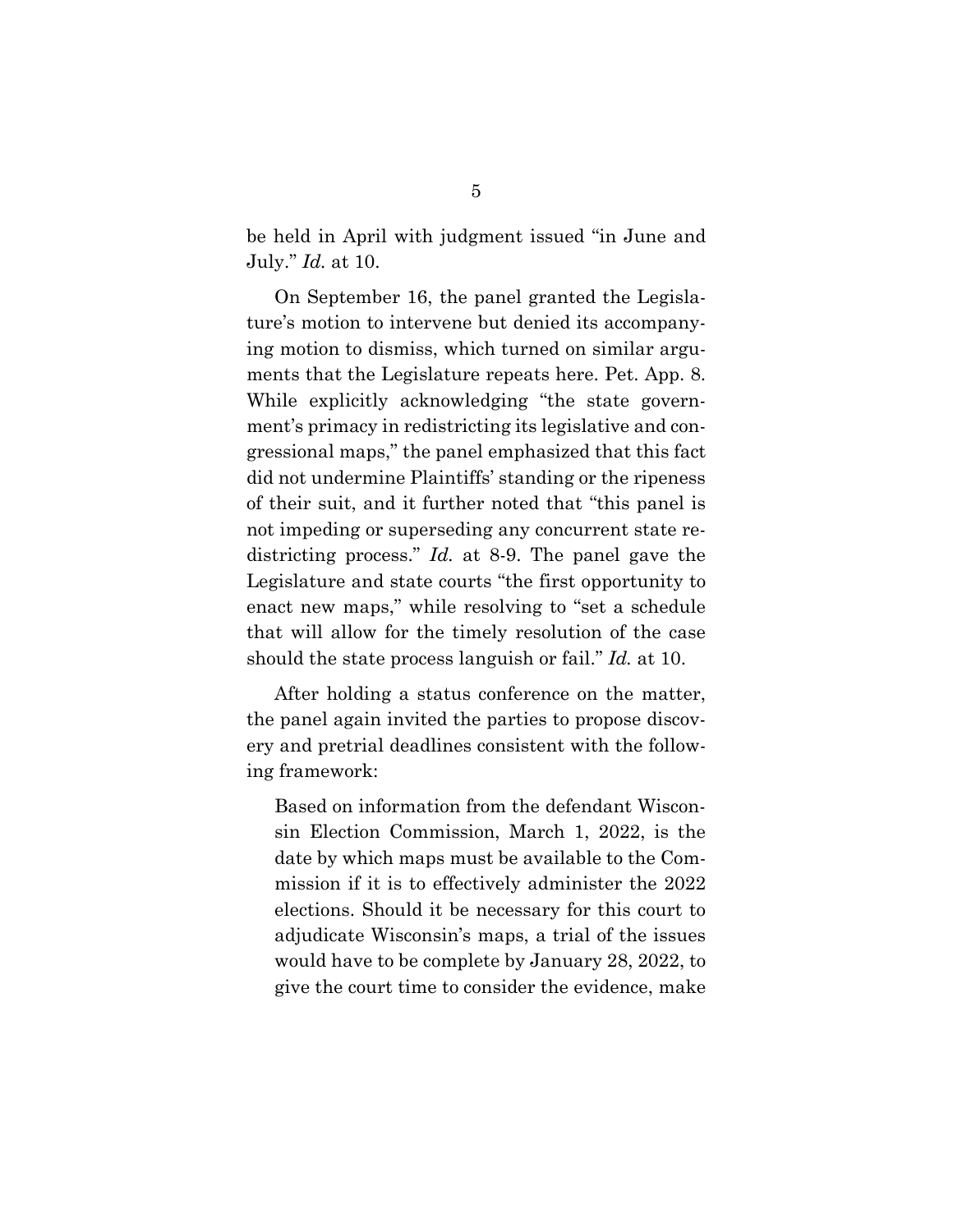the necessary factual findings, and issue a reasoned decision.

*Id.* at 15. In response, Plaintiffs proposed regrouping for a status conference after the last day of this year's regular legislative session in November, with abbreviated discovery commencing in December. Joint Proposed Disc. Plan & Pretrial Schedule at 20-21, *Hunter v. Bostelmann*, No. 3:21-cv-00512 (W.D. Wis. Oct. 1, 2021) ECF No. 98. This time, the Legislature proposed that any trial could be held at the end of March. *Id.* at 24.

<span id="page-10-1"></span><span id="page-10-0"></span>Meanwhile, ten days after the Hunter Plaintiffs filed their federal court complaint, another group of voters (the "Johnson Petitioners") petitioned the Wisconsin Supreme Court to exercise its original jurisdiction to hear redistricting impasse claims arising under article IV of the Wisconsin Constitution. Pet., *Johnson v. Wis. Elections Comm'n*, No. 2021AP1450- OA (Wis. Aug. 23, 2021). The Legislature filed a nonparty brief in support of the Johnson Petition. Rather than question any Petitioner's standing or challenge the ripeness of impasse litigation, the Legislature emphasized that the action was appropriate because "[t]here was no delay in seeking [the Wisconsin Supreme Court's] jurisdiction, and the Court has maximum time to remedy an impasse should one arise." Br. of Wis. Leg. in Supp. of Pet. to Sup. Ct. to Take Jurisdiction of Original Action at 18, *Johnson v. Wis. Elections Comm'n*, No. 2021AP1450-OA (Wis. Sept. 7, 2021) ("Leg. OA Br.").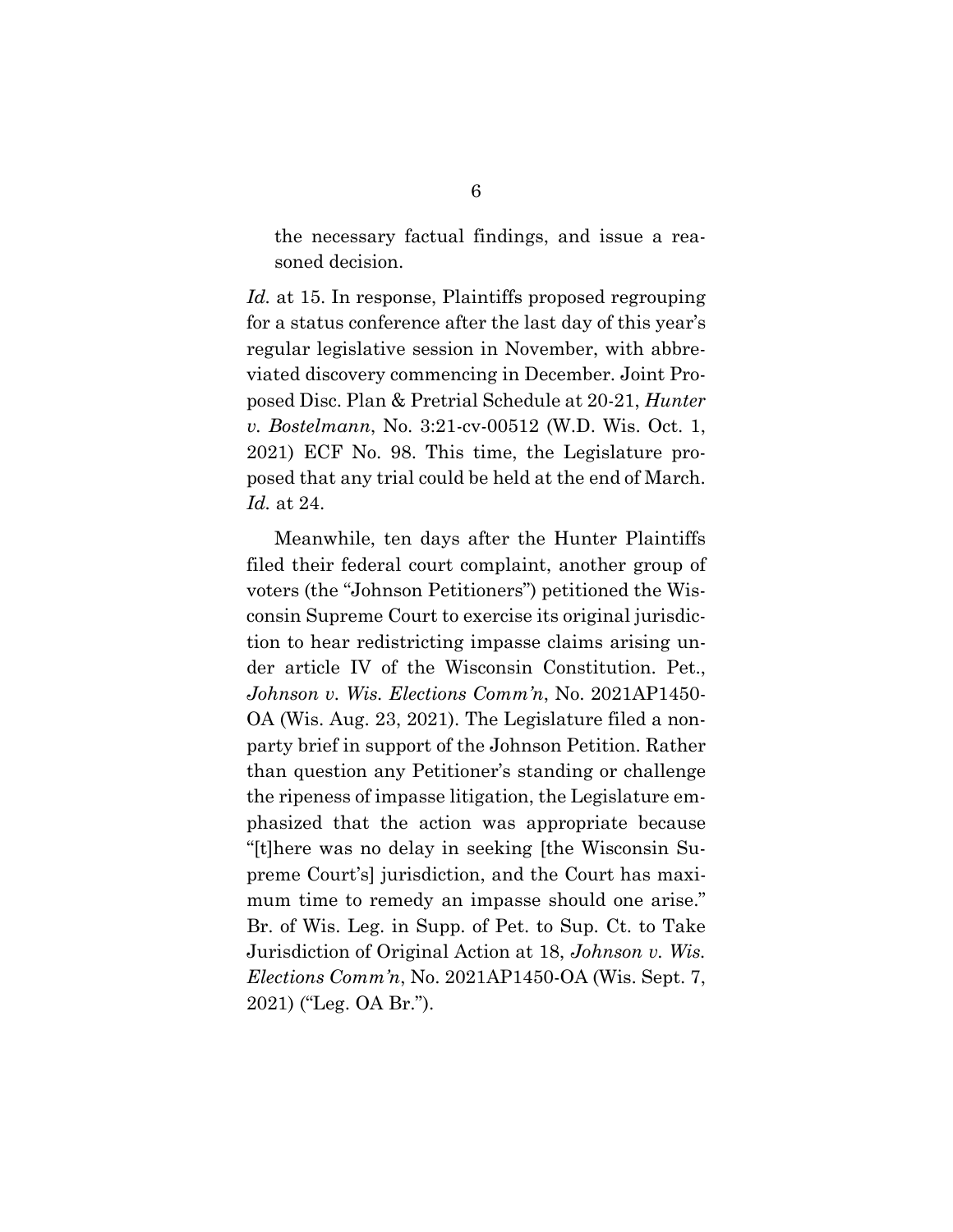On September 22, by a 4-3 vote, the state court granted the petition for leave to commence an original action and, without committing to any eventual relief, ordered further briefing on a potential litigation timeline. Pet. App. 91-95. Two days later—before the federal panel could even respond—the Legislature raced to this Court seeking extraordinary writs of mandamus and prohibition.

The Legislature's manufactured emergency has since been entirely disassembled. Exactly as it had indicated it would, the federal panel entered a temporary stay on October 6 so that it would not impede any efforts by the Legislature or Wisconsin Supreme Court to resolve in the first instance the need for new district maps. Order, *Hunter v. Bostelmann*, No. 3:21 cv-00512 (W.D. Wis. Oct. 6, 2021), ECF No. 103 ("Oct. 6 Order"). The panel recognized "that responsibility for redistricting falls first to the states, and that this court should minimize any interference with the state's own redistricting efforts." *Id.* at 3. It also correctly noted, however, that, "the Wisconsin Supreme Court did not commit to drawing new legislative or congressional maps, and has not yet set a schedule to do so, or even to decide whether it will do so." *Id.* Because "[f]ederal rights are at stake," the panel affirmed its responsibility to "stand by to draw the maps—should it become necessary." *Id.*

The panel again considered the appropriate deadline by which final redistricting maps must be in place, carefully sifting through each party's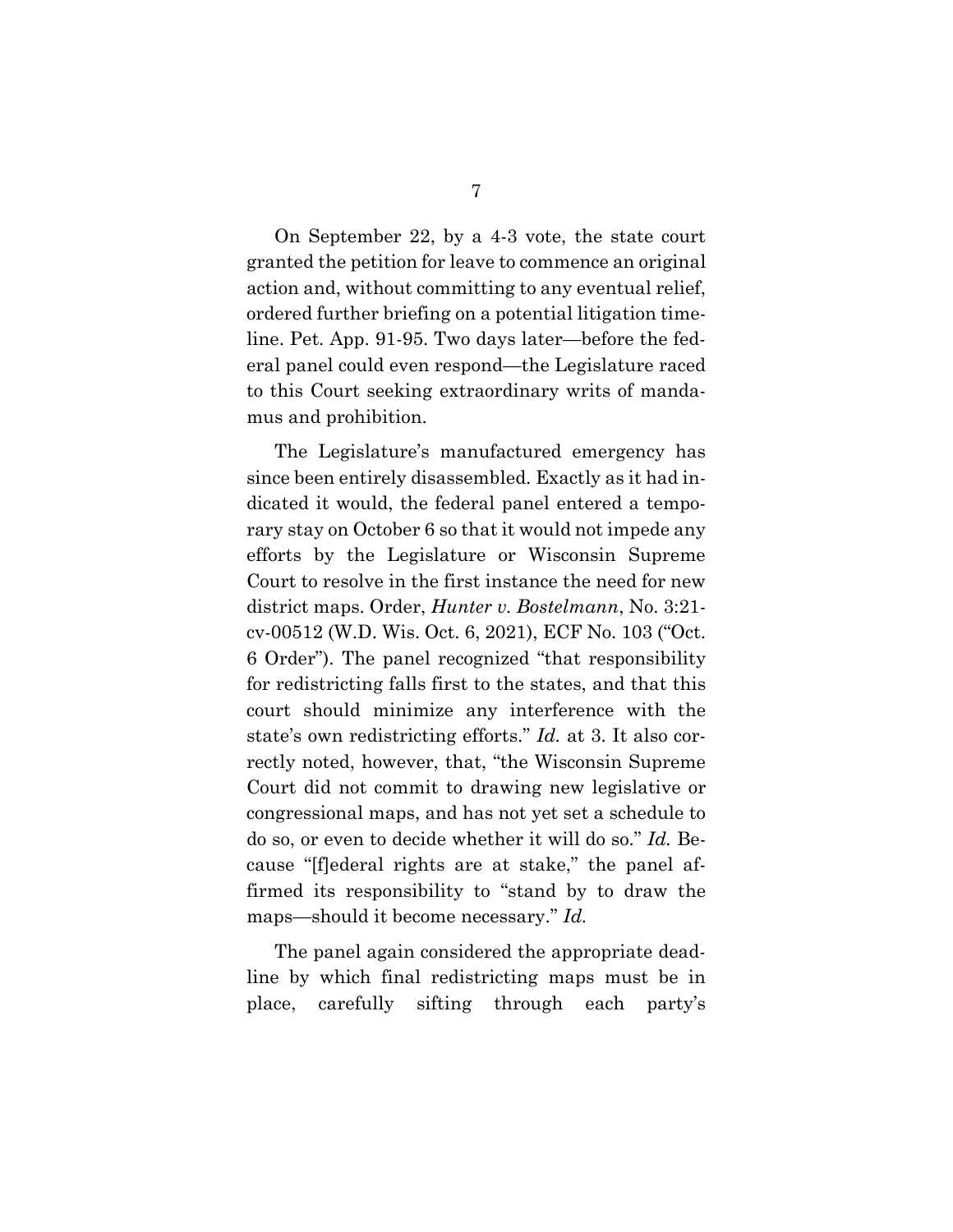arguments and proposals, and again determined that date to be March 1, 2022. *Id.* at 4. To ensure it could meet that deadline, if necessary, the panel reserved five days for trial, beginning January 31, 2022 (one week later than it had previously scheduled). *Id.* All discovery and proceedings other than further briefing on the Legislature's outstanding motions to dismiss other plaintiffs' claims are stayed until November 5, 2021. *Id.* at 7.

#### **LEGAL STANDARD**

<span id="page-12-0"></span>To justify the granting of any extraordinary writ, such as a writ of mandamus and a writ of prohibition, "the petition must show that the writ will be in aid of the Court's appellate jurisdiction, that exceptional circumstances warrant the exercise of the Court's discretionary powers, and that adequate relief cannot be obtained in any other form or from any other court." Sup. Ct. R. 20.1.

<span id="page-12-2"></span><span id="page-12-1"></span>"The preemptory common-law writs are among the most potent weapons in the judicial arsenal. 'As extraordinary remedies, they are reserved for really extraordinary causes.'" *Will v. United States*, 389 U.S. 90, 107 (1967) (quoting *Ex parte Fahey*, 332 U.S. 258, 260 (1947)). The party seeking a writ of mandamus has "'the burden of showing that its right to issuance of the writ is 'clear and indisputable.'" *Id.* at 96 (quoting *Bankers Life & Cas. Co. v. Holland*, 346 U.S. 379, 384 (1953)).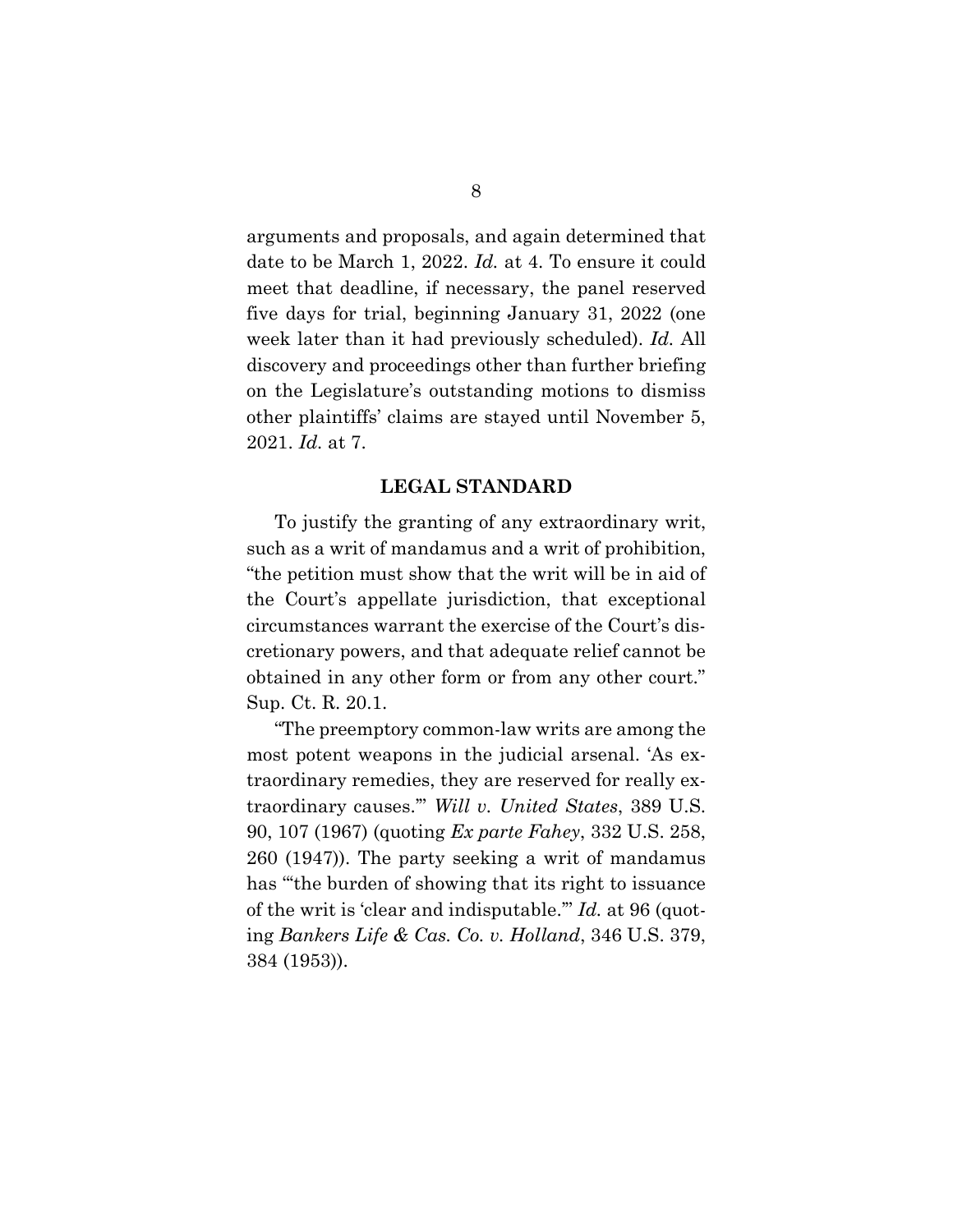#### <span id="page-13-2"></span>**REASONS TO DENY THE PETITION**

### <span id="page-13-1"></span><span id="page-13-0"></span>**I.** *Growe* **confirms that federal courts must stand ready to resolve federal redistricting claims.**

In 1993, this Court drew a clear boundary between what federal courts may and may not do in the course of adjudicating redistricting impasse litigation when parallel claims are pending before a state tribunal. *Growe v. Emison*, 507 U.S. 25 (1993). The district court panel reversed by *Growe* had veered off the appropriate path with aggressive actions that have never been proposed or even contemplated here.

*Growe* involved parallel impasse suits filed by different groups of Minnesota voters in state and federal court. The federal panel set a January 20, 1992, deadline for the state legislature to complete its redistricting work and appointed special masters to develop contingency plans in the event the legislature failed at its task. *Id.* at 29. The state court, meanwhile, issued its own preliminary legislative redistricting plan and ordered that its plan would take effect on January 21, 1992, if the legislature had not acted by then. *Id.*

But the federal court then co-opted entirely the state redistricting process. The panel stayed all proceedings in the state court case and enjoined parties to that case from attempting to enforce or implement the state court's legislative plan. *Id.* at 30. The federal court then ordered the adoption of its own legislative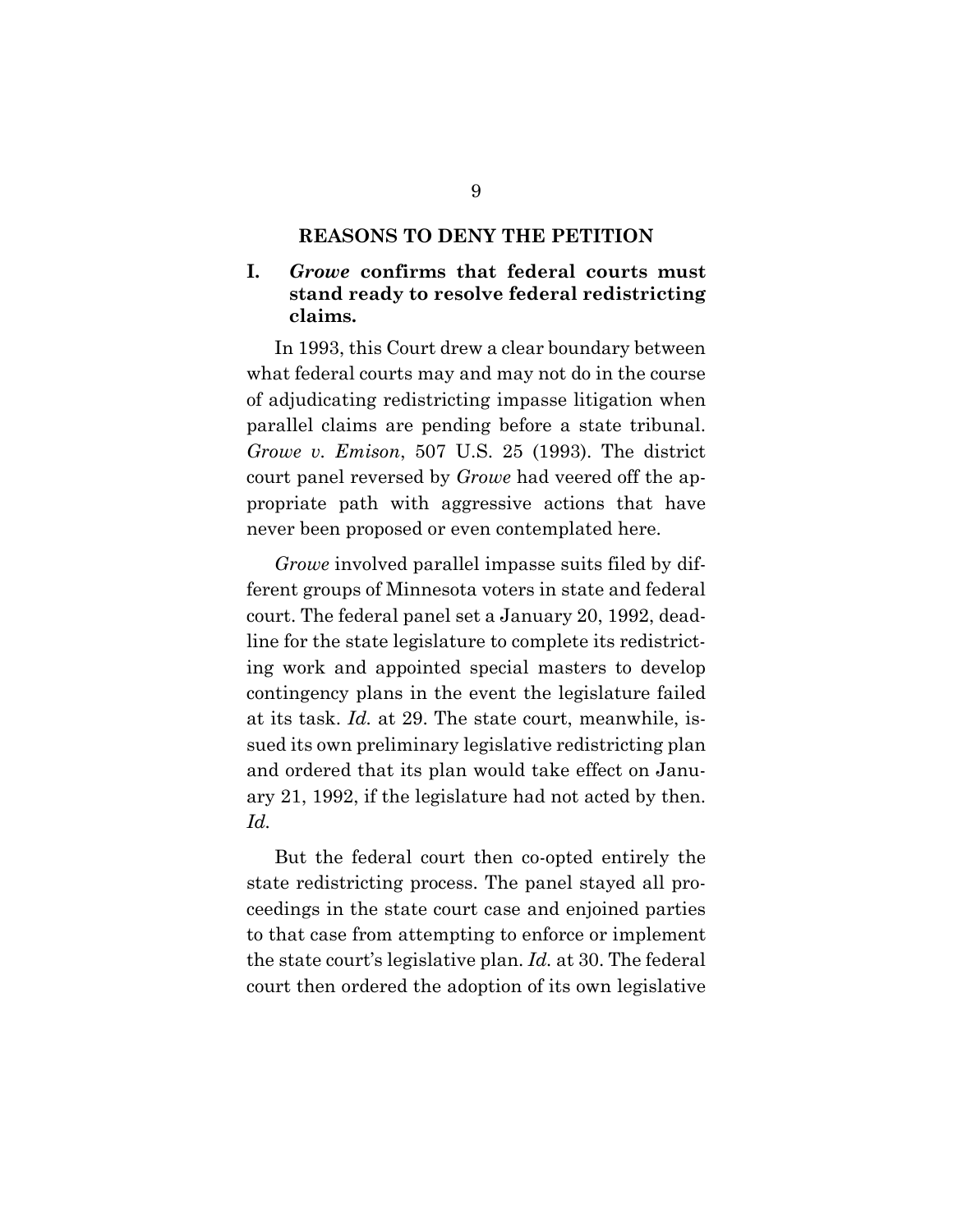and congressional districting plans and permanently enjoined any interference with the implementation of those plans. *Id.* at 31. That was too much. "Absent evidence that these state branches will fail timely to perform that [redistricting] duty," this Court held, "a federal court must neither affirmatively obstruct state reapportionment nor permit federal litigation to be used to impede it." *Id.* at 34.

What the district court should have done, *Growe* explained, was "establish a deadline by which, if the [state court] had not acted, the federal court would proceed." *Id.* at 36. The problem was that the federal court's deadline "was explicitly directed *solely at the legislature*." *Id.* This Court made clear that the district court was not required to dismiss the action before it; it simply should have applied the same remedial deadline to the state judiciary that it had imposed on the legislature and deferred to any maps that the state court was able to implement in advance of that deadline.

The federal proceedings here have been entirely consistent with these instructions.

#### **A.** *Growe* **requires deferral, not abstention.**

As the Legislature admits, *Growe* never questioned the district court's *jurisdiction* to adjudicate redistricting cases. Pet. 31. In fact, the Court explicitly resolved that dispute in favor of jurisdiction, but with comity to the state branches: the settled rule, it confirmed, "requires deferral, not abstention." *Growe*,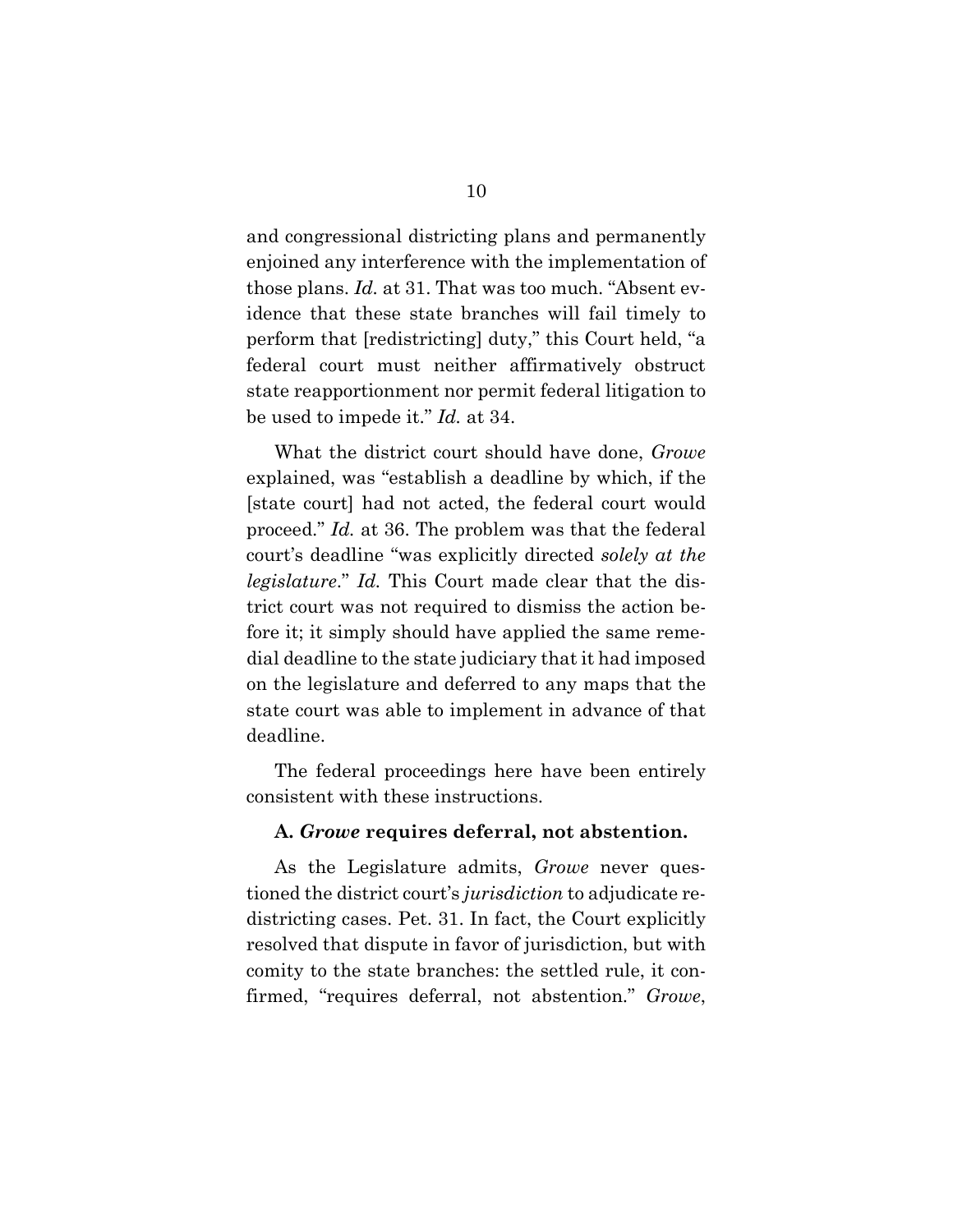507 U.S. at 37. To prevent any confusion, *Growe* carefully spelled out the difference between these concepts. Where abstention is required, the court must "dismiss the case before it." *Id.* at 32. But where the rule is deferral, the court need only "withhold action until the state proceedings have concluded." *Id.* This Court left no doubt which approach applies here: "In the reapportionment context, the Court has required federal judges to *defer* consideration of disputes involving redistricting" where the state has taken up that task itself. *Id.* at 33 (emphasis added). Accordingly, dismissal would be inappropriate.

The Legislature protests this holding and suggests in a footnote that this Court "could" perhaps "revisit" the distinction between abstention and deferral and "clarify" that federal courts must dismiss reapportionment claims whenever similar state litigation is pending, even though *Growe* held just the opposite. Pet. 31 n.11. But there is no need to clarify what is already perfectly clear: "*Of course* the District Court would have been justified in adopting its own plan," the Court explained in *Growe*, "if it had been apparent that the state court, through no fault of the District Court itself, would not develop a redistricting plan in time for the primaries." 507 U.S. at 36 (emphasis added).

The problem in *Growe* was that the state court "was never given a time by which it should decide on reapportionment, legislative *or* congressional, if it wished to avoid federal intervention." *Id.* What the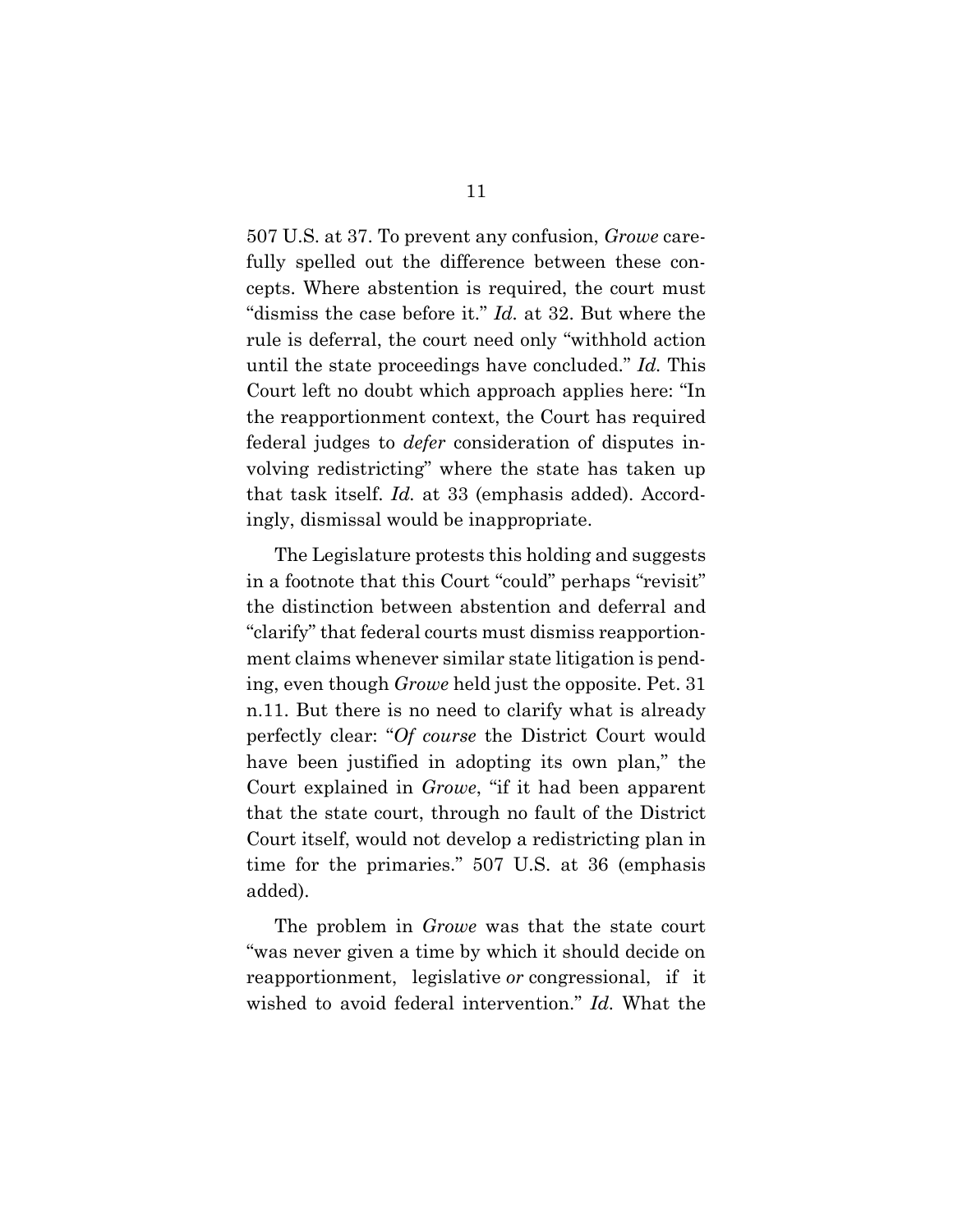district court must do in these situations, as this Court has underscored again and again, is exercise its jurisdiction to prescribe the deadline by which the legislature and state courts must conclude their efforts to ensure new maps are in place in time to prepare for the next primary elections. *See id.* ("It would have been appropriate for the District Court to establish a deadline by which, if the Special Redistricting Panel had not acted, the federal court would proceed."); *Scott v. Germano*, 381 U.S. 407, 409-10 (1965) (remanding "with directions that the District Court enter an order fixing a reasonable time within which the appropriate agencies of the State of Illinois, including its Supreme Court, may validly redistrict the Illinois State Senate").

<span id="page-16-0"></span>The rule that federal courts maintain jurisdiction to hear federal law claims, including reapportionment claims, was not a careless slip of the judicial pen. It is clear and settled law, proving easily administrable for courts, respectful of all relevant federalism and comity interests, and essential to ensuring that constitutional voting rights will be vindicated by some court before it is too late. The Legislature's invitation to upend all of this should be rejected.

## **B. The federal panel has not obstructed or impeded any state proceedings.**

In addition to attacking *Growe*'s legal rule, the Legislature also misapplies its facts. All the federal panel has done here is stay proceedings until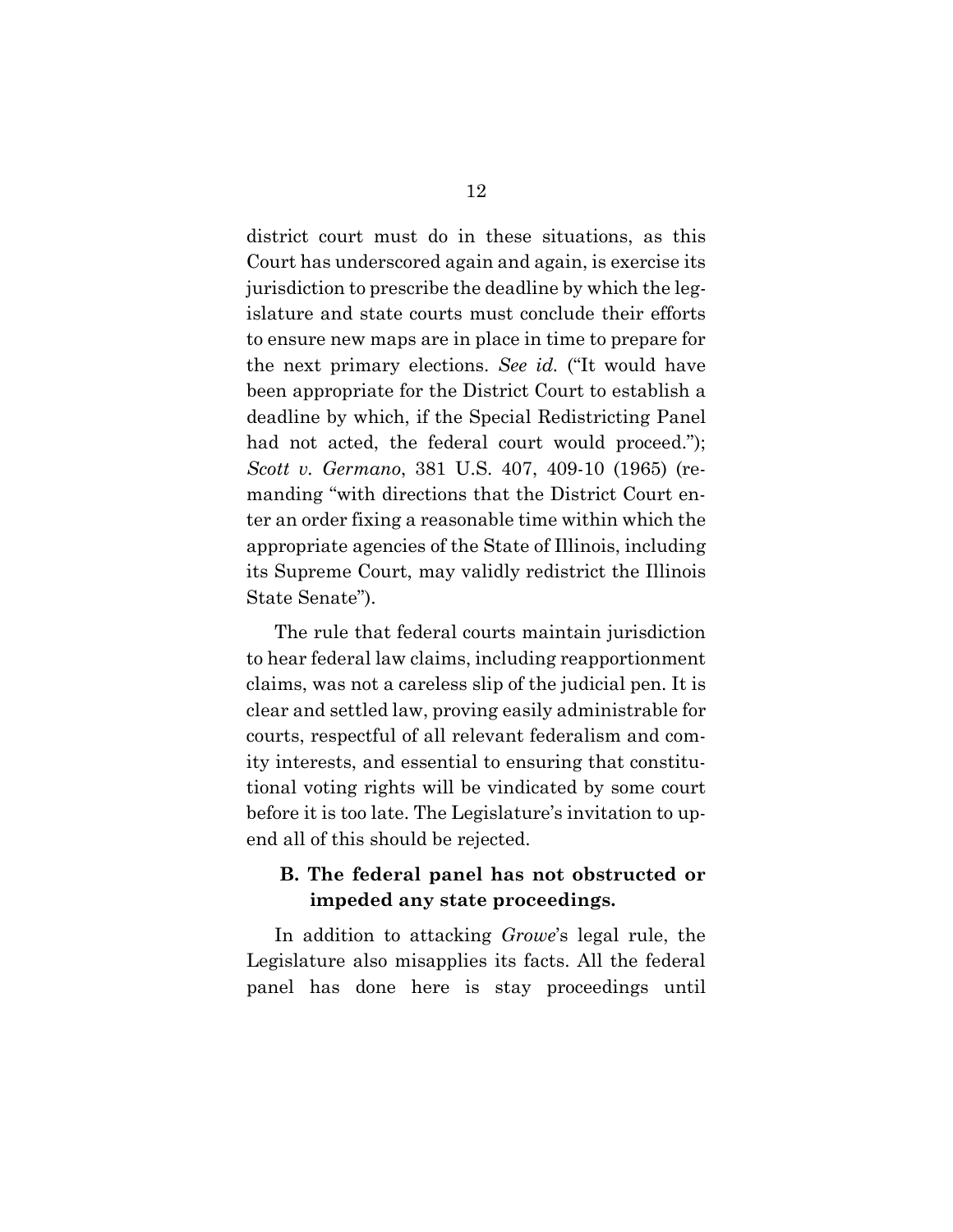November and reserve the first week of February for any trial that may be necessary. Oct. 6 Order at 4-5. "If that is not obstruction of the State's own redistricting process after *Growe*," the Legislature wonders, "it is not clear what would be." Pet. 21. *Growe* itself supplies the answer. Unnecessary obstruction occurs when a federal court reaches out to affirmatively *stay* proceedings before a state tribunal, *enjoin* the parties to the state proceeding from implementing the state court's remedial redistricting plan, and *adopt* its own districting plans—even when the state court is otherwise ready to timely do so itself. *Growe*, 507 U.S. at 35-37. The Hunter Plaintiffs have never requested any comparable intrusion, and the federal panel here has never indicated that such actions might be forthcoming, or even under consideration.

Instead, the Hunter Plaintiffs have urged, and the federal panel has ordered, the very state-first deference that *Growe* requires. The trial dates penciled in for January 31 to February 4 reserve a tight threeweek window for the federal court to redraw 99 state assembly seats, 33 state senate seats, and eight congressional seats before the March 1 deadline *should it become necessary for it to do so*. This expedited timeframe was chosen to maximize the time available to the Legislature (and state judiciary, if it so chooses) to adopt or draw new maps in the first instance. The state judiciary has 18-and-a-half weeks from the date it accepted jurisdiction of the Johnson Petitioners' original action to conclude its own proceedings before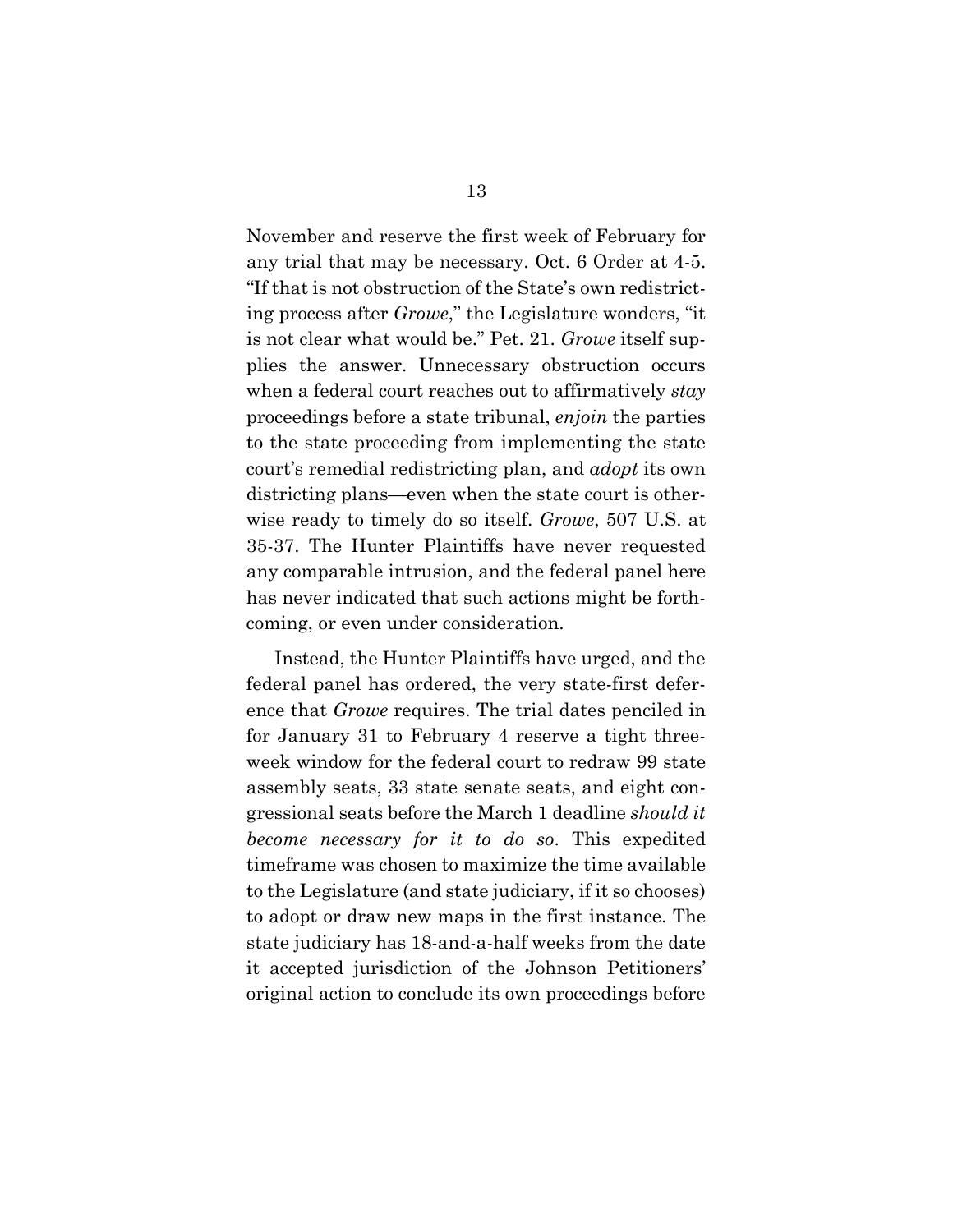any federal trial might even begin. Thus, far from staying or enjoining any state proceedings, the federal court has carved out additional room for them.

The Legislature's fears about discovery and other litigation burdens are also overdone. It complains, for example, that "the federal court has left all of Wisconsin's constitutional actors under the burden and expense of a discovery schedule." Pet. 25; *see also id.* at 14 n.6 (complaining "the parties will be embroiled in discovery in anticipation of a January trial"); *id.* at 20 (complaining the federal court is "proceeding with full-fledged discovery"). Nonsense. The federal panel has made clear that it "will *not* open discovery immediately" to avoid burdening the parties and interfering with the state redistricting process. Oct. 6 Order at 4 (emphasis added). Indeed, the court recognized that "the proceeding in the Wisconsin Supreme Court will, presumably, provide some fact-development process through which the parties can develop much of the evidence they would need should the federal case proceed to trial." *Id.* The federal court's procedures model precisely how this litigation should be conducted. If this is not careful and considered deference by the federal judiciary, to rephrase the Legislature's concern, it is not clear what would be. *Cf.* Pet. 21.

### <span id="page-18-0"></span>**II. The usual justiciability requirements are easily satisfied.**

Short of overturning *Growe*, the Legislature seeks interlocutory review of the federal panel's denial of the Legislature's motion to dismiss the Hunter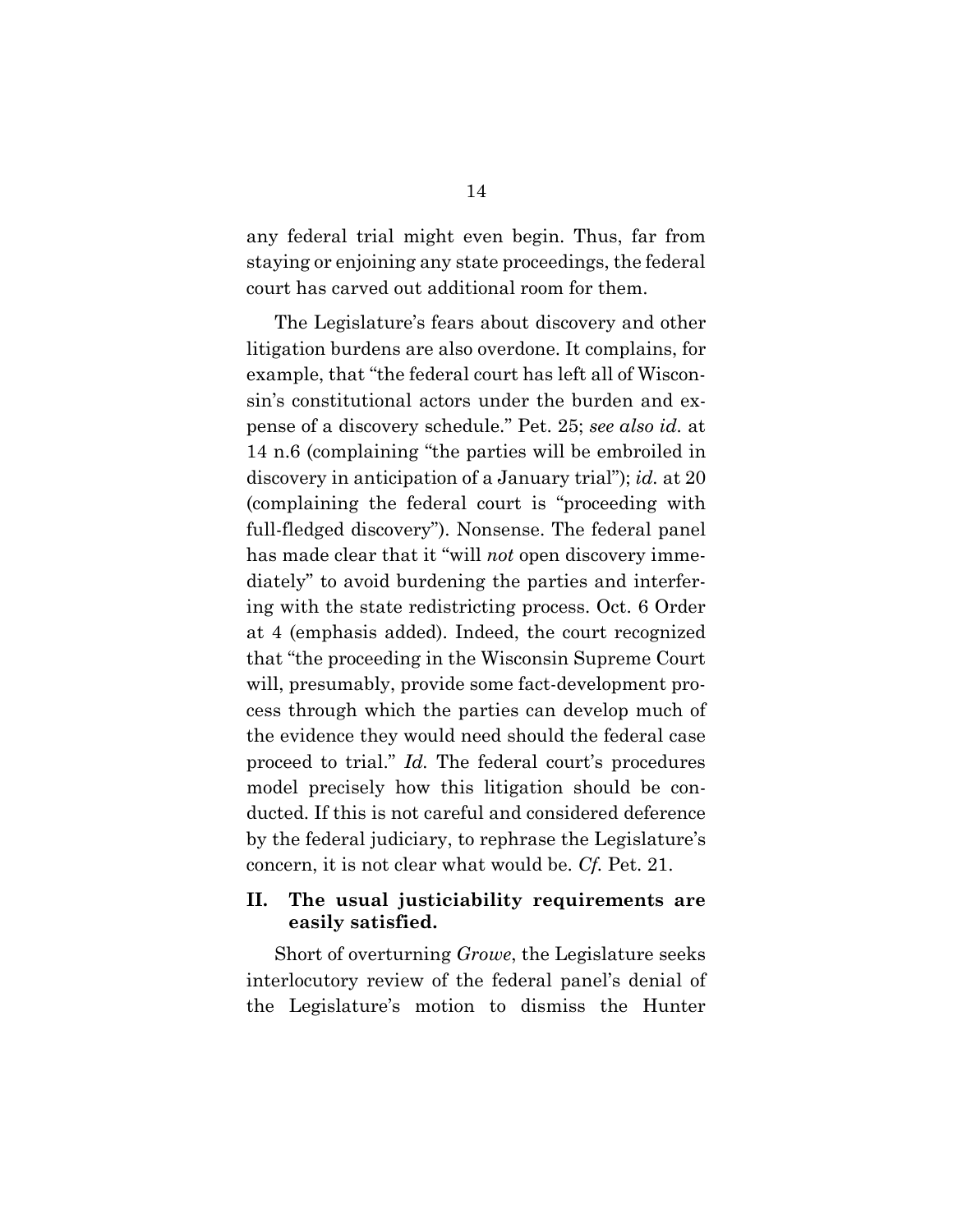<span id="page-19-1"></span><span id="page-19-0"></span>Plaintiffs' complaint. The writs sought by the Legislature are not justified on this basis. *See, e.g.*, *Allied Chem. Corp. v. Daiflon, Inc.*, 449 U.S. 33, 36 (1980) (denying mandamus because "[a] litigant is free to seek review of the propriety of [a contested lower court] order on direct appeal after a final judgment has been entered"); *Bankers Life & Ca. Co. v. Holland*, 346 U.S. 379, 382-83 (1953) (denying mandamus where contested order "is reviewable upon appeal after final judgment," because otherwise "every interlocutory order which is [allegedly] wrong might be reviewed under the All Writs Act").

<span id="page-19-4"></span>The federal panel rejected the Legislature's arguments that the Hunter Plaintiffs lack standing and that their action is otherwise unripe, noting that *Growe* explicitly blessed the approach of accepting jurisdiction and sequencing further action after state institutions exhaust their own efforts. *See* Order at 6- 7, *Hunter v. Bostelmann*, No. 3:21-cv-00512 (W.D. Wis. Sept. 16, 2021), ECF No. 60. That was plainly correct, and no more is needed to dispose of the Legislature's petition.

<span id="page-19-3"></span><span id="page-19-2"></span>Further indulging this line of argument merely reveals further reasons for rejection. The Legislature's own position on the justiciability of this litigation has been starkly inconsistent across the parallel *Hunter* and *Johnson* cases. But between its contradictory views, the Legislature's arguments in favor of standing and ripeness in the *Johnson* litigation should carry the day here as well.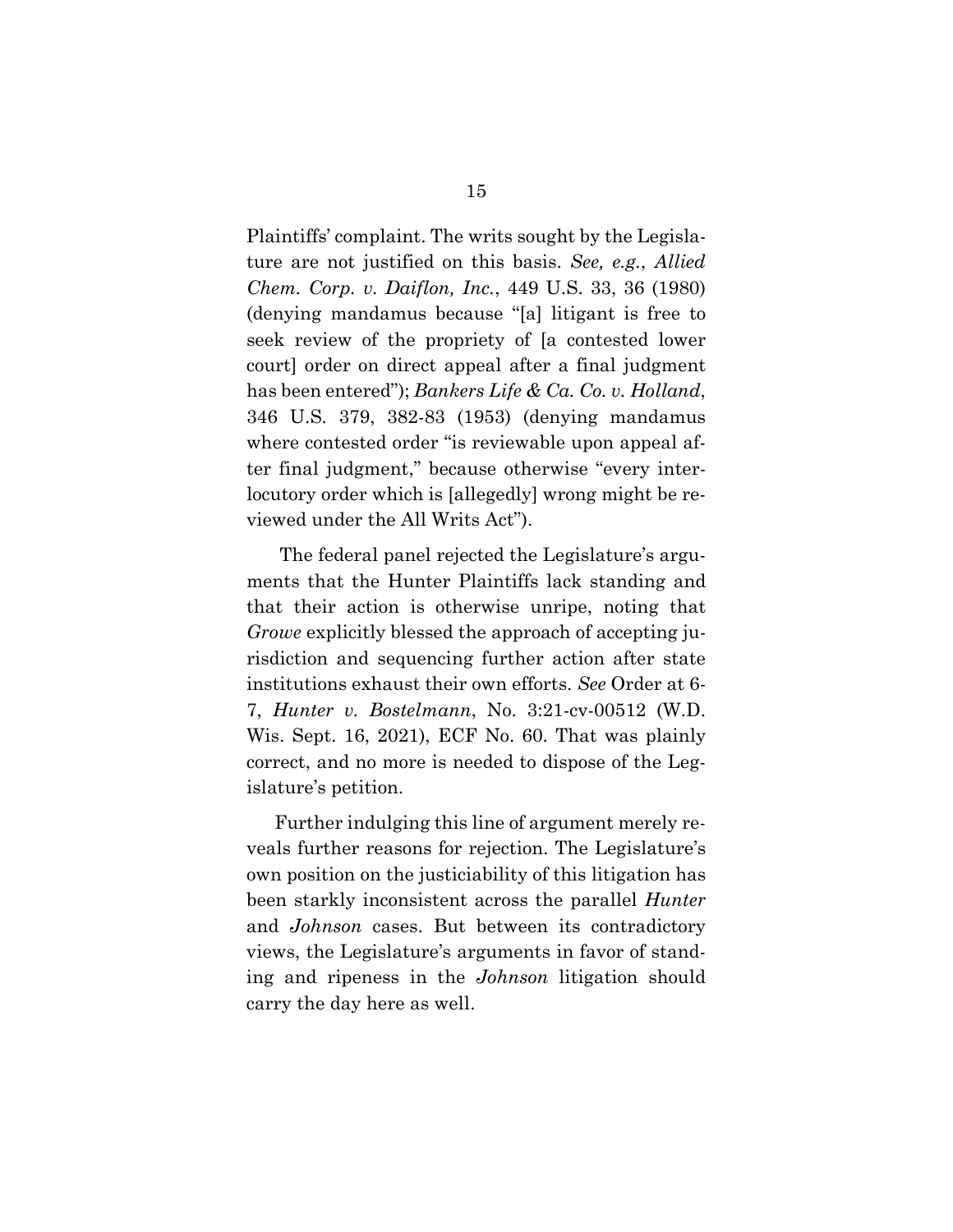### <span id="page-20-0"></span>**The Legislature has already argued in favor of the present timeliness of impasse litigation.**

The Legislature's purported conviction about the untimeliness of impasse litigation is belied by its own efforts in support of the Johnson Petitioners' parallel state court action. The core theory in the Hunter Plaintiffs' federal court complaint and the Johnson Petitioners' state court petition is the same: continued use of Wisconsin's malapportioned political districts will violate constitutionally secured voting rights; partisan gridlock will prevent the political branches from enacting new district maps on their own; and so the judiciary must prepare to adopt lawful redistricting plans instead. *Compare* Hunter Complaint, *with* Johnson Petition. In its brief in support of the Johnson Petition, the Legislature blessed precisely this approach.

Rather than suggesting, as it has here, that "[t]he mere fact of a malapportioned districting plan is not enough," Pet. at 17, or that impasse-related injuries are "entirely speculative—fanciful even" because districts "are being redrawn right now," *id.*, the Legislature urged the Wisconsin Supreme Court to accept jurisdiction and prepare for impasse. "The current circumstances are 'favorable to an orderly and efficient resolution of the case,'" the Legislature argued in state court. Leg. OA Br. at 8. The court must take jurisdiction "to ensure that redistricting is timely," the Legislature continued. *Id.* at 12. Instead of disputing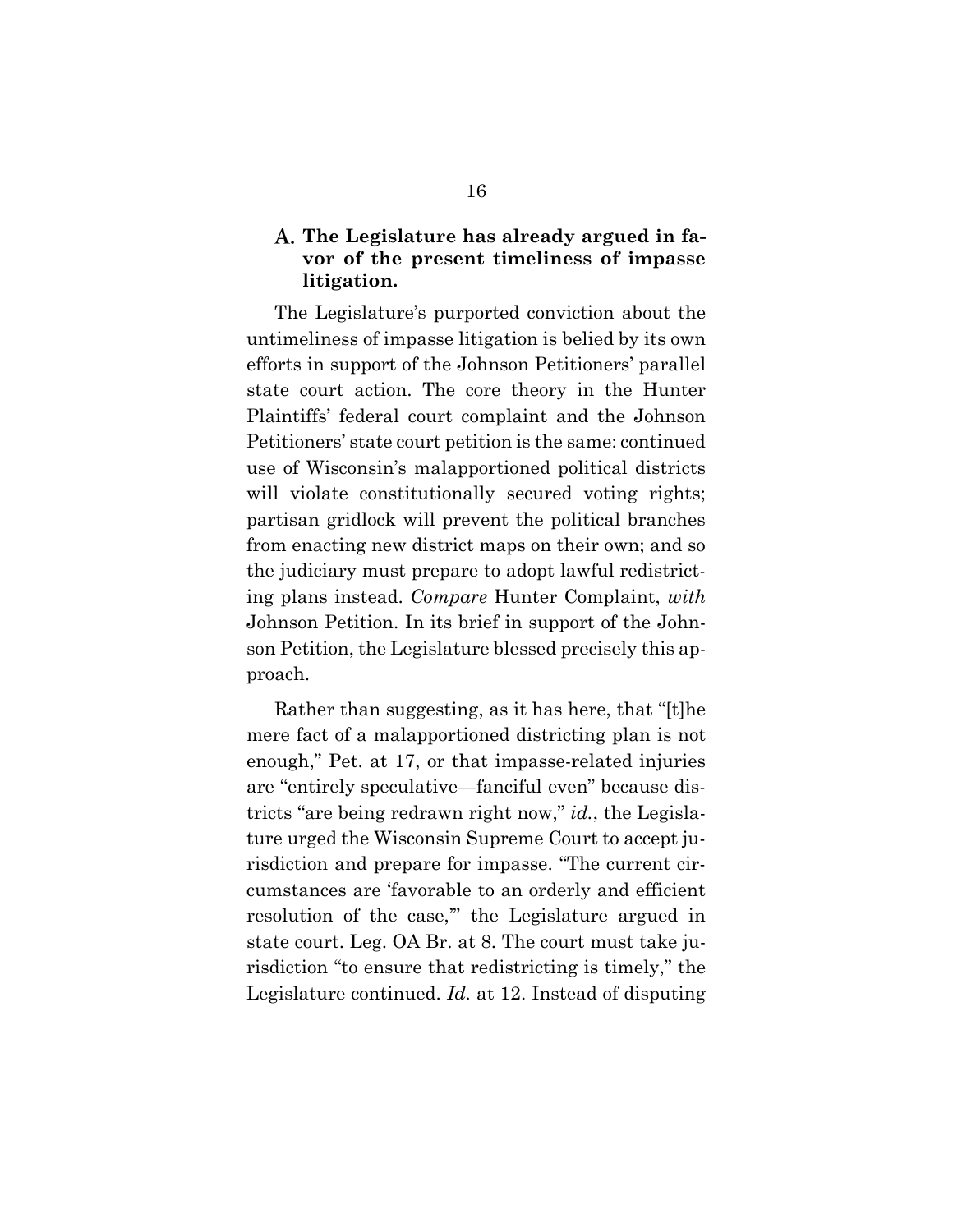ripeness, the Legislature argued that the Johnson Petitioners' early filing *favored* jurisdiction: "There was no delay in seeking this Court's jurisdiction," the Legislature commended, "and the Court has maximum time to remedy an impasse should one arise." *Id.* at 18.

The gamesmanship of a litigant offering directly contradictory arguments in two simultaneous cases should not be rewarded with an extraordinary writ.<sup>[2](#page-21-3)</sup>

## <span id="page-21-0"></span>**When the Legislature argued in favor of justiciability, it was right.**

The Legislature's standing and ripeness arguments to the Wisconsin Supreme Court were correct on the merits: the present impasse litigation is timely.[3](#page-21-4) Contrary to the Legislature's more recent insinuations, an injury is not unripe merely because it is prospective. Rather, as the Legislature also has acknowledged, plaintiffs must show only "'a realistic danger of sustaining a direct injury' because an allegedly unconstitutional statute will be enforced against them." Pet. at 16 (quoting *Babbitt v. United Farm* 

<span id="page-21-3"></span><sup>2</sup> Inconsistencies in the Legislature's arguments cannot be attributed to inconsistencies between state and federal law. The Wisconsin Supreme Court has recognized that "[r]ipeness, as a component of justiciability, is a threshold jurisdictional question." *Olson v. Town of Cottage Grove*, 749 N.W.2d 211, 219 (Wis. 2008); *see also Streff v. Town of Delafield*, 526 N.W.2d 822, 825 (Wis. App. 1994) (adopting federal ripeness principles).

<span id="page-21-4"></span><span id="page-21-2"></span><span id="page-21-1"></span><sup>3</sup> Because the Legislature's standing and ripeness arguments both go to the timeliness of impasse litigation, the Hunter Plaintiffs address them together here.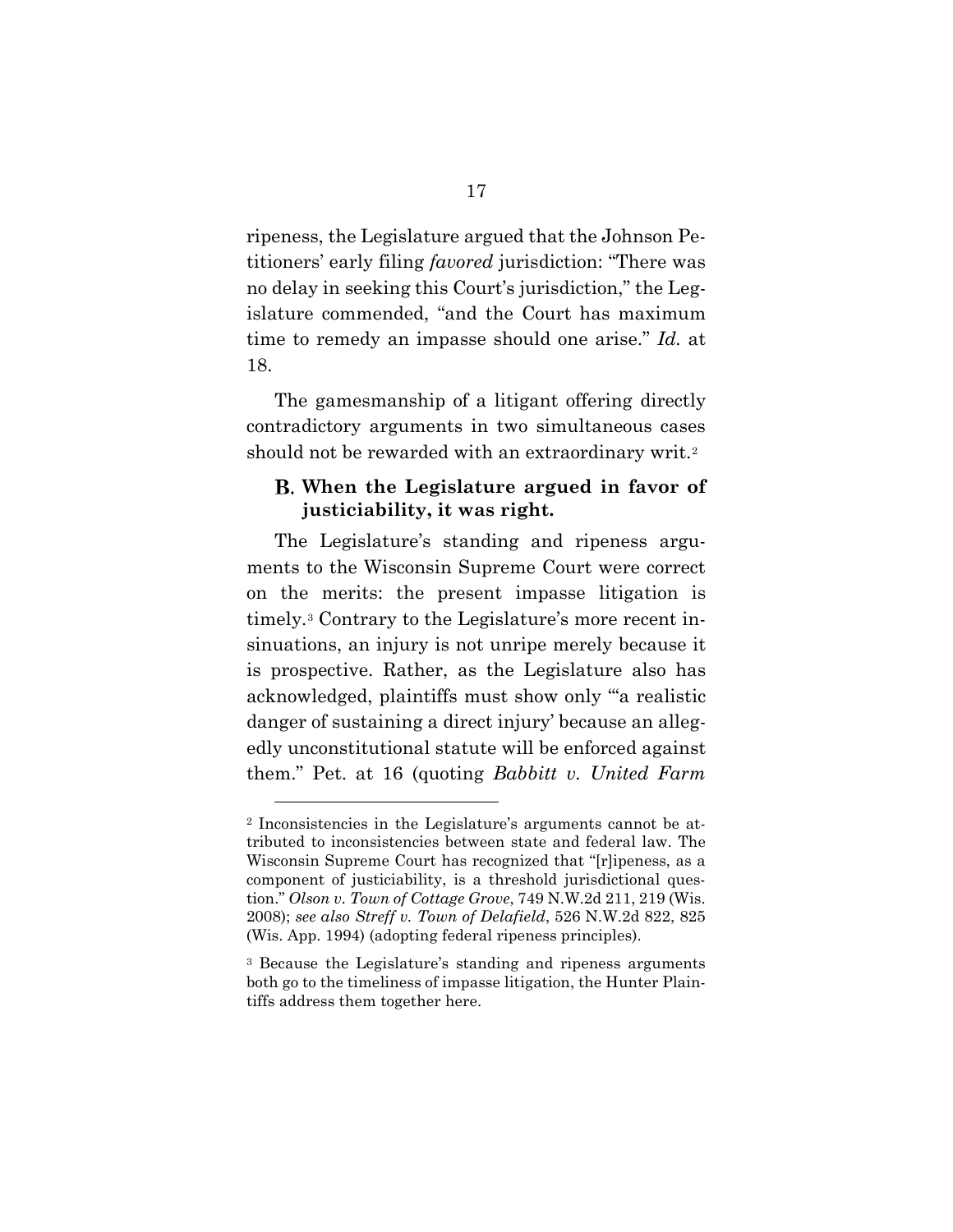*Workers Nat'l Union*, 442 U.S. 289, 298 (1979)). That test is satisfied here.

<span id="page-22-5"></span><span id="page-22-4"></span>*First*, official census data confirms that Wisconsin's state legislative districts are malapportioned in violation of the Fourteenth Amendment and its congressional districts are malapportioned in violation of Article I, section 2. *See* Compl., ¶ 3, *Hunter v. Bostelmann*, No. 3:21-cv-00512 (W.D. Wis. Aug. 13, 2021), ECF No. 1. Accordingly, the Wisconsin statutes that create and require these districts—Wis. Stat. §§ 4.01– 4.99 (state assembly districts); *id.* § 4.009 (state senate districts); and *id.* §§ 3.11–3.18 (congressional districts)—are themselves unconstitutional and may no longer supply the basis for any election, including the regularly scheduled primary and general elections approaching in 2022. *See* Compl., ¶ 3, *Hunter v. Bostelmann*, No. 3:21-cv-00512 (W.D. Wis. Aug. 13, 2021), ECF No. 1.

<span id="page-22-3"></span><span id="page-22-2"></span><span id="page-22-1"></span><span id="page-22-0"></span>*Second*, absent some intervening change in law, these statutes will be enforced—their language is mandatory. *See* Wis. Stat. § 4.001 ("Each senate district *shall be entitled* to elect one member of the senate. Each assembly district *shall be entitled* to elect one representative to the assembly.") (emphases added); *id.* at § 3.001 ("Each congressional district *shall be entitled* to elect one representative in the congress of the United States.") (emphasis added); *cf. State v. Cox*, 913 N.W.2d 780, 783 (Wis. 2018) ("Whenever we encounter a dispute over the meaning of 'shall,' we presume it is introducing a mandate.").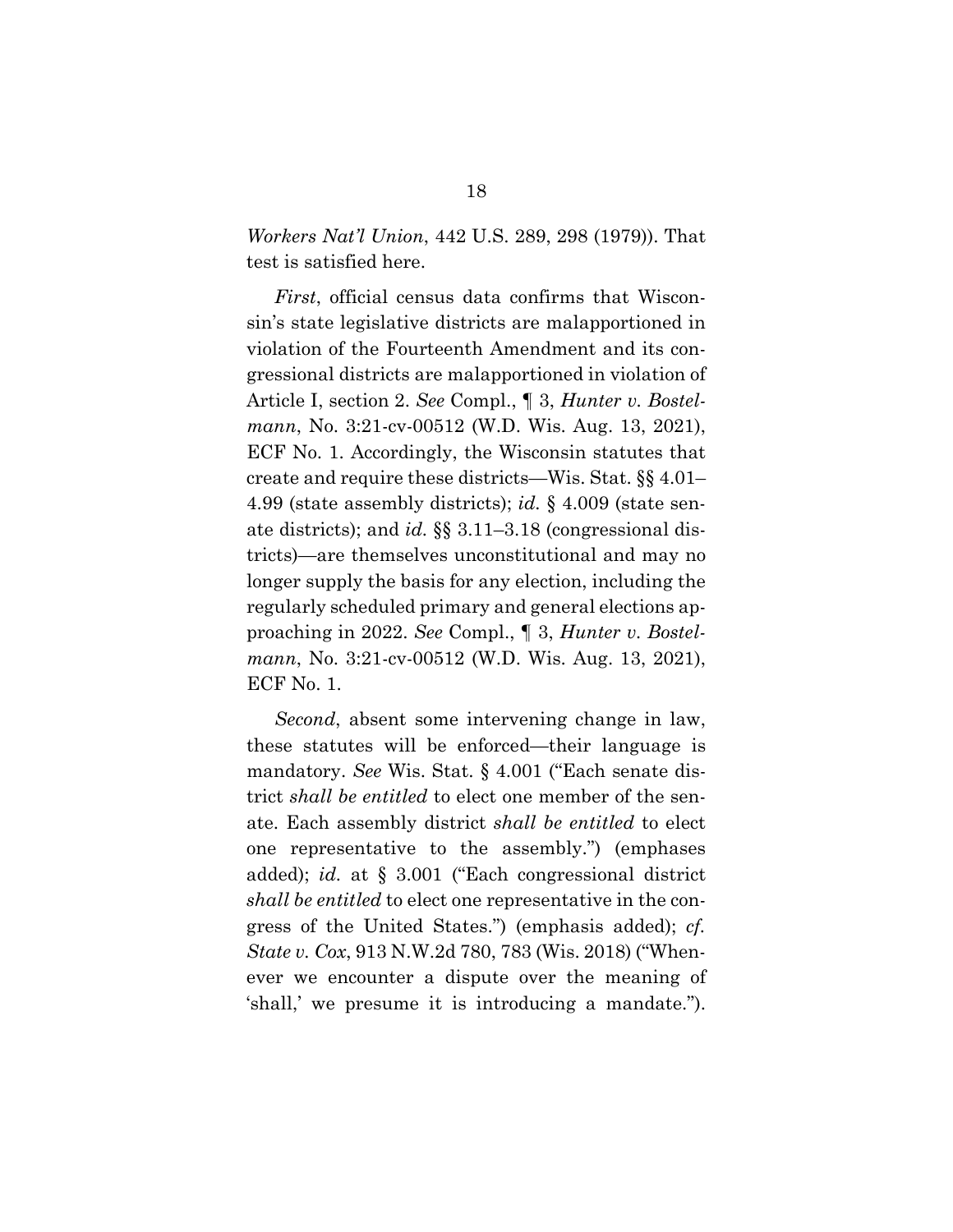Failing to recognize the irony, the Legislature analogizes the Hunter Plaintiffs' claims to requests "to adjudicate the constitutionality of a newly introduced bill just in case that bill was later enacted." Pet. at 30. The Hunter Plaintiffs, of course, are challenging enacted statutes; it is the Legislature that is urging the dismissal of these claims based on the hypothetical introduction and entirely speculative enactment of some potential future legislation. If this were the law, constitutional challenges to statutes would never be ripe because a legislature could always reserve the possibility of remedying the violation itself. That, of course, is not how justiciability is determined in federal courts.[4](#page-23-1)

<span id="page-23-1"></span><span id="page-23-0"></span><sup>4</sup> The Legislature also repeats an analogy from a lower court dissent, suggesting impasse suits are akin to "asking the judicial branch to enjoin implementation of a state pollution control plan that the EPA has canceled and that can't be enforced without the agency's cooperation." Pet. 19 (quoting *Arrington v. Elections Bd.*, 173 F. Supp. 2d 856, 869 (E.D. Wis. 2001) (Easterbrook, J., dissenting)). This analogy is not well founded. First, Wisconsin's redistricting plans have not been "cancelled." The *Arrington* dissent turned on the fact that Wisconsin had gained a congressional seat in the recent reapportionment, and so "Wisconsin *could not* conduct the elections under the existing plan even if it tried." 173 F. Supp. 2d at 869 (emphasis added). This cycle, in contrast, Wisconsin has not gained or lost any seats, and—until the Hunter Plaintiffs filed their complaint—nothing would prevent the current districts from being used again. Second, no constitutional violation ordinarily results if a state proceeds for some time without a particular pollution control plan. Precisely such a violation would result if a state heads into election season without lawful districts.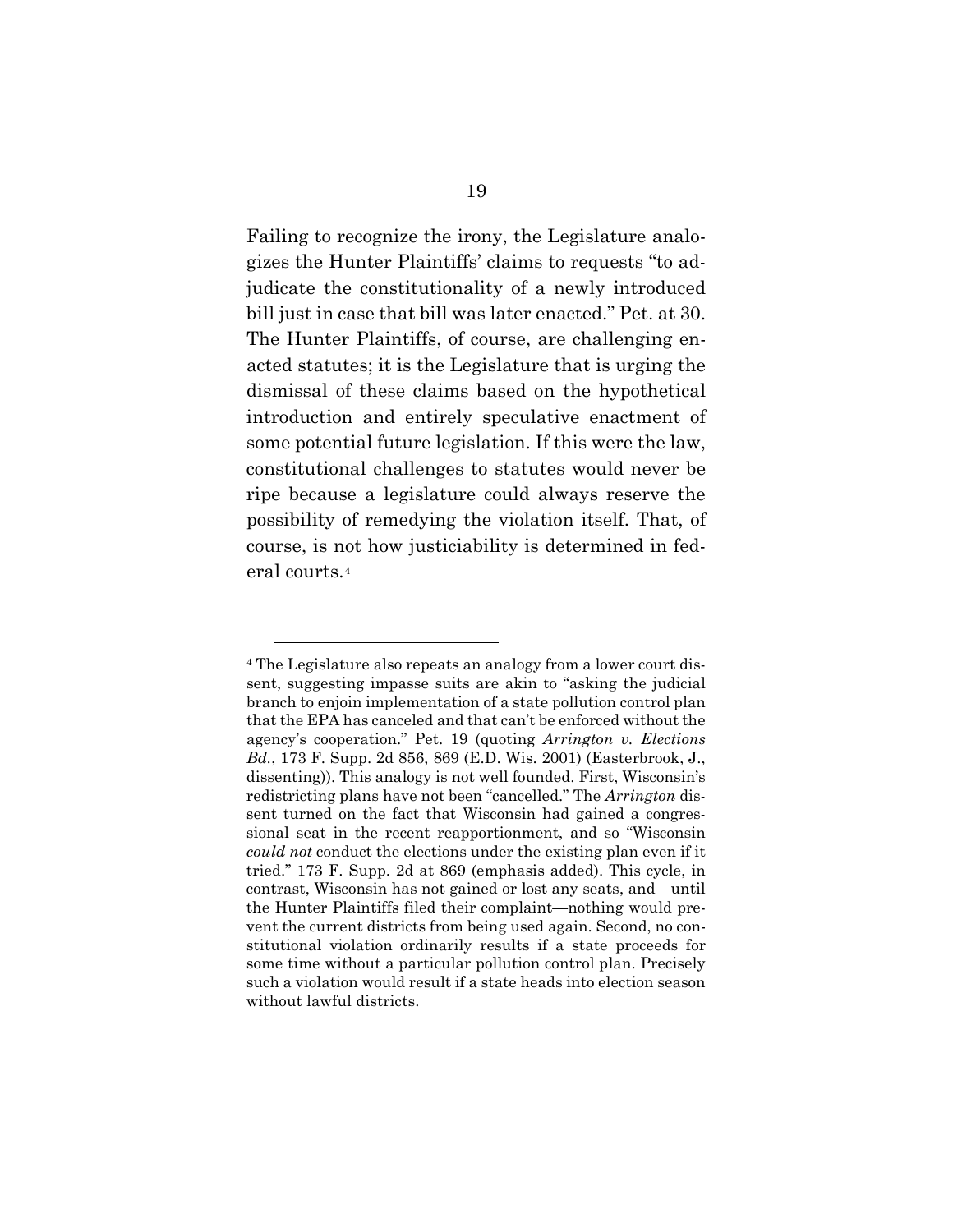<span id="page-24-0"></span>*Third*, the court must act now to prevent grave injury. Voting rights cases require prospective relief once an unconstitutional election has come and gone, the Hunter Plaintiffs' injuries cannot be "undone through monetary remedies." *Cunningham v. Adams*, 808 F.2d 815, 821 (11th Cir. 1987); *see also Obama for Am. v. Husted*, 697 F.3d 423, 436 (6th Cir. 2012) ("A restriction on the fundamental right to vote [] constitutes irreparable injury."). And to ensure relief is timely, a federal court cannot wait to take up this litigation until the eve of election deadlines.

This Court underscored the exigency of redistricting litigation five decades ago:

> <span id="page-24-2"></span>While a court sitting as a court of equity might be justified in temporarily refraining from the issuance of injunctive relief in an apportionment case in order to allow for resort to an available political remedy . . . , individual constitutional rights cannot be deprived, or denied judicial effectuation, because of the existence of a nonjudicial remedy through which relief against the alleged malapportionment, which the individual voters seek, might be achieved.

<span id="page-24-1"></span>*Lucas v. Forty-Fourth Gen. Assembly of Colo.*, 377 U.S. 713, 736 (1964). Nothing has changed the force of this insight. Perhaps the Legislature, or perhaps Wisconsin's judiciary, will adopt lawful redistricting plans sufficiently in advance of next year's elections. But no source of law requires voters to gamble their federal constitutional rights on the punctuality of state actors. This is especially so when Wisconsin's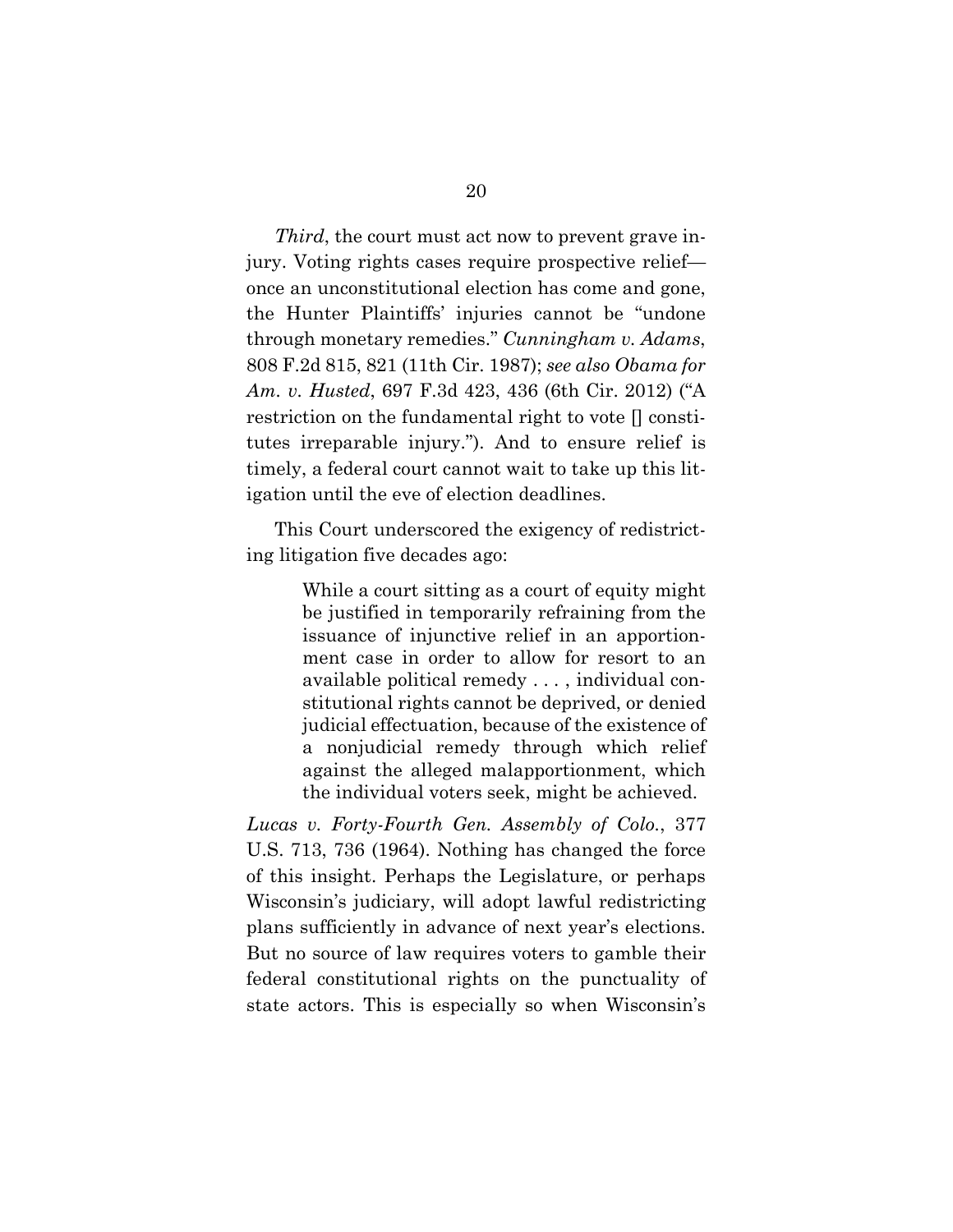political branches remain gripped by the same partisan divisions that have spoiled legislative redistricting efforts in three of the last four cycles. In these circumstances, the federal judiciary must not sleep on Plaintiffs' claims. "The right to vote is too important in our free society to be stripped of judicial protection." *Wesberry v. Sanders*, 376 U.S. 1, 7 (1964) (affirming justiciability of redistricting dispute).

<span id="page-25-0"></span>Conspicuously, the Legislature never proposes when impasse litigation would ripen for a federal court's review. "Impasse," after all, is not necessarily a singular event that can be marked on a calendar; it is a *status* of gridlock that persists indefinitely, subject to an iterative political process. And the glib suggestion that a federal court could simply refuse jurisdiction until the state judiciary concludes its own redistricting efforts ignores the possibility that state court proceedings may languish or fail, which would prevent federal court intervention precisely when such intervention is most needed.<sup>[5](#page-25-1)</sup>

<span id="page-25-1"></span><sup>5</sup> The Legislature's insistence that there is no "requirement that a lower federal court build in time to bless (or alter) the new districts," Pet. 34, suggests that the Legislature fundamentally misunderstands the nature of the federal panel's work. *See also* Pet. 27, n.9 (fretting that, "[f]or the Legislature to participate in the federal proceedings, it would have to complete redistricting well ahead of the January trial date so that its maps could be addressed during pretrial expert discovery"). The Hunter Plaintiffs have not invoked the federal panel's jurisdiction to *review* the Legislature's or the Wisconsin Supreme Court's timely adoption of final redistricting plans; to the contrary, their claims are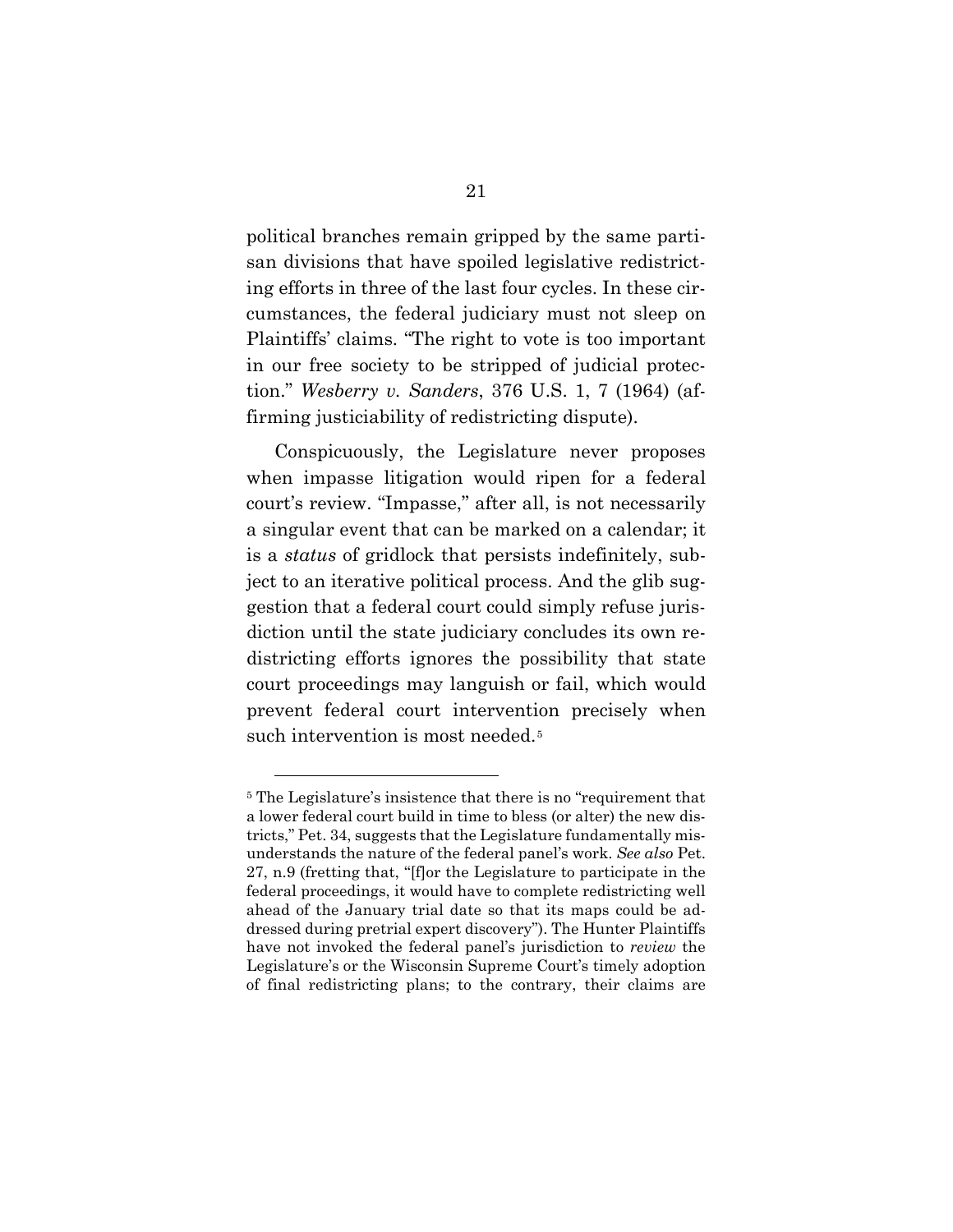<span id="page-26-0"></span>The necessary alternative does not resemble any of the Legislature's hyperbole about a federal "takeover" by "overseers" who "supervise" state proceedings and "set the schedule for a State's redistricting process from beginning to end." Pet. 2, 12, 25; *see also* Pet. 29. Instead, all that federal courts need to do in this situation is what the panel has done here: calculate the minimum window of time needed to resolve all claims and publicize that calculation so that state institutions can exercise their prerogative to act first. *See Growe*, 507 U.S. at 36; *Germano*, 381 U.S. at 409- 10. Rather than undermining state efforts, this deadline is entirely for their benefit—it guarantees the period during which the state may act free from federal duplication or interference. And the federal court can only provide that guidance, of course, if it accepts ju-risdiction of impasse litigation when it is filed.<sup>[6](#page-26-1)</sup>

based on the necessity to protect their federal constitutional rights should the state institutions *fail* to timely adopt final redistricting plans.

<span id="page-26-1"></span><sup>6</sup> The Legislature's rhetorical confusion about the "logical stopping point"—wondering "[w]hy not issue a structural injunction and take over Wisconsin redistricting for the next thirty years?"—fails to engage with how impasse cases have been litigated for decades. Pet. 2. Plaintiffs challenge contemporaneous malapportionment where impasse is likely. Obviously, which districts will become malapportioned cannot be known decades in advance. And litigants have not identified any cause to file impasse litigation when impasse is unlikely. The prevailing rules have been a success.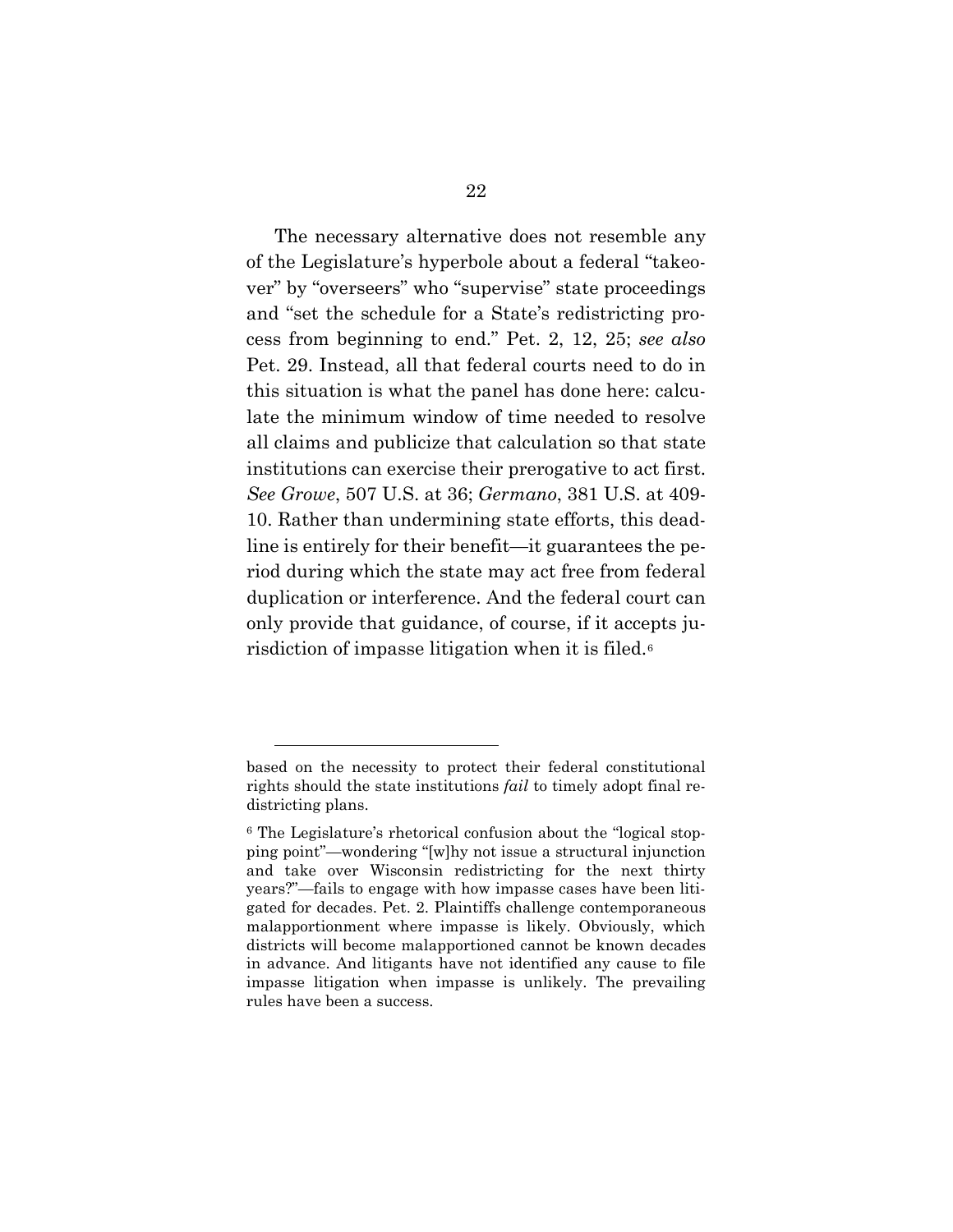### <span id="page-27-0"></span>**III. The federal panel's scheduling deadlines are well considered.**

The Legislature's remaining criticisms of the federal panel's March 1, 2022, deadline for final maps to be in place are unpersuasive on the merits and several steps removed from any justification for the requested writs.

<span id="page-27-1"></span>The Legislature has enjoyed many opportunities to share its views with the federal panel about when redistricting must be complete. *See, e.g.*, Parties First Joint Proposal Regarding Scheduling, *Hunter v. Bostelmann*, No. 3:21-cv-00512 (W.D. Wis. Sept. 13, 2021), ECF No. 54; Status Conference, (Sept. 21, 2021), ECF No. 76; Second Joint Proposal Regarding Scheduling, (Oct. 1, 2021), ECF No. 98. The Legislature has tended to ask for later deadlines than other parties have proposed, requesting litigation schedules that purport to correspond with previous cycles when Wisconsin's primary elections were scheduled for later in the fall than they are now. The Legislature has never suggested that later deadlines are necessary to ensure it has sufficient time for its own redistricting work; in fact, the Legislature has represented its intention to vote on redistricting plans as early as next month (November 2021). Leg. Letter Br. Regarding Timing at 2. Because the Legislature has no special expertise in election administration, its preferred deadlines appear simply to reflect a litigation strategy to secure some undisclosed advantage.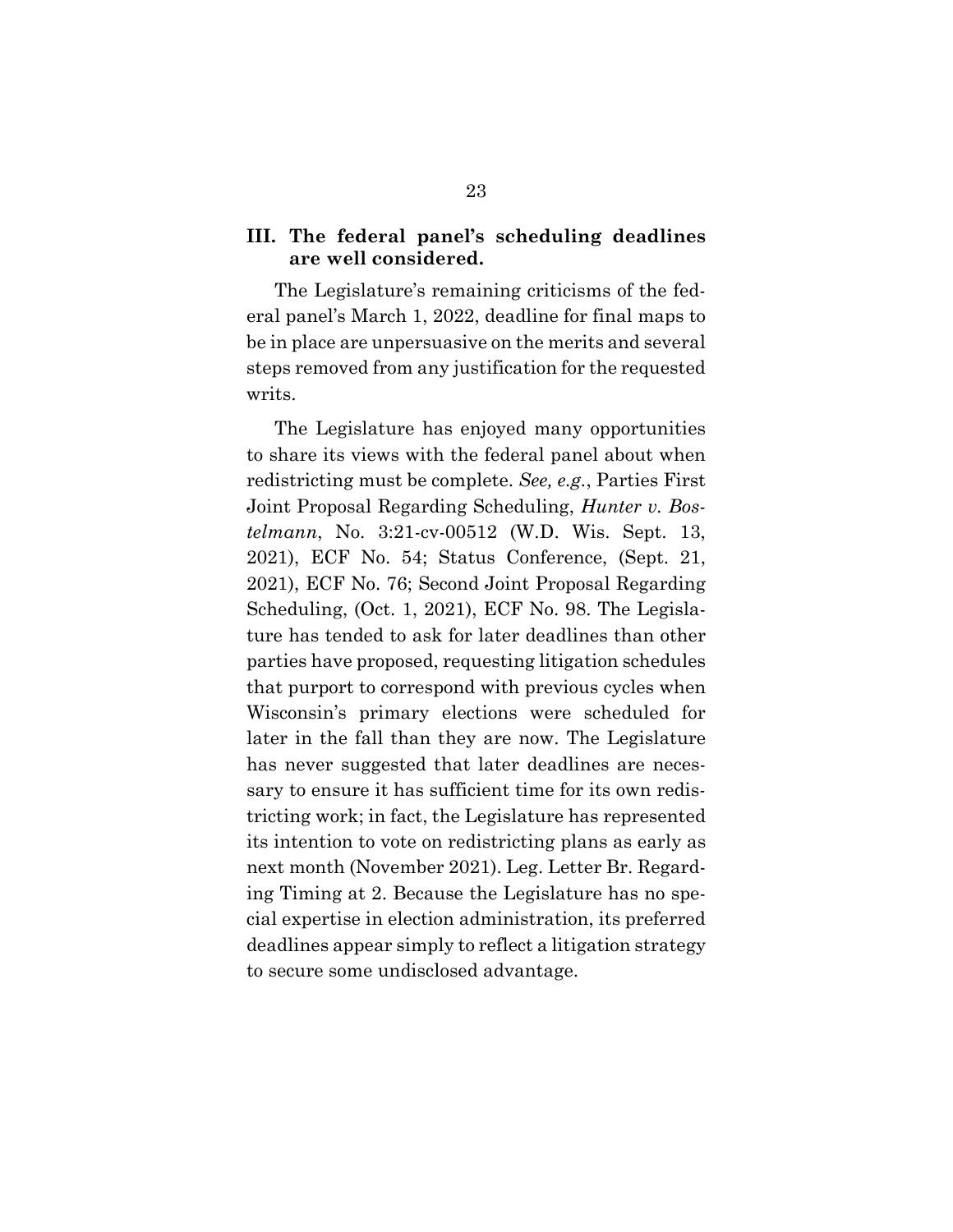<span id="page-28-2"></span><span id="page-28-1"></span><span id="page-28-0"></span>The federal panel has wisely chosen to reject the Legislature's requested schedule and to defer instead to the WEC's rationale for a March 1 deadline. The Legislature created the WEC in 2015 and charged it with "the responsibility for the administration of ... laws relating to elections and election campaigns." 2015 Wis. Act 118,  $\S$  4(1). These laws include Wis. Stat. § 10.06(1)(f), which requires the WEC to distribute notices related to district boundaries by March 15. And they include Wis. Stat. § 8.15, which provides that candidates may begin collecting signatures to support their candidacies on April 15. The WEC has determined that final district boundaries must be set by March 1 in order for it to complete its duties according to the schedule that the Legislature has imposed. *See, e.g.*, Second Joint Proposal Regarding Scheduling at 3-4, *Hunter v. Bostelmann*, No. 3:21-cv-00512 (W.D. Wis. (Oct. 1, 2021),ECF No. 98.

As the federal panel summarized, "The Legislature apparently assumes, without providing any explanation why, that the redistricting process can cut into the commission's preparation time or the candidates' six-week window to circulate nomination papers." Oct. 6 Order at 4. Because that assumption was entirely unsupported, the panel's deference to the WEC's proposed March 1 deadline was appropriate. To the extent the Legislature would like to adjust any of these election-related dates to later in the year to allow more time for redistricting, it has the special power to negotiate such an extension with the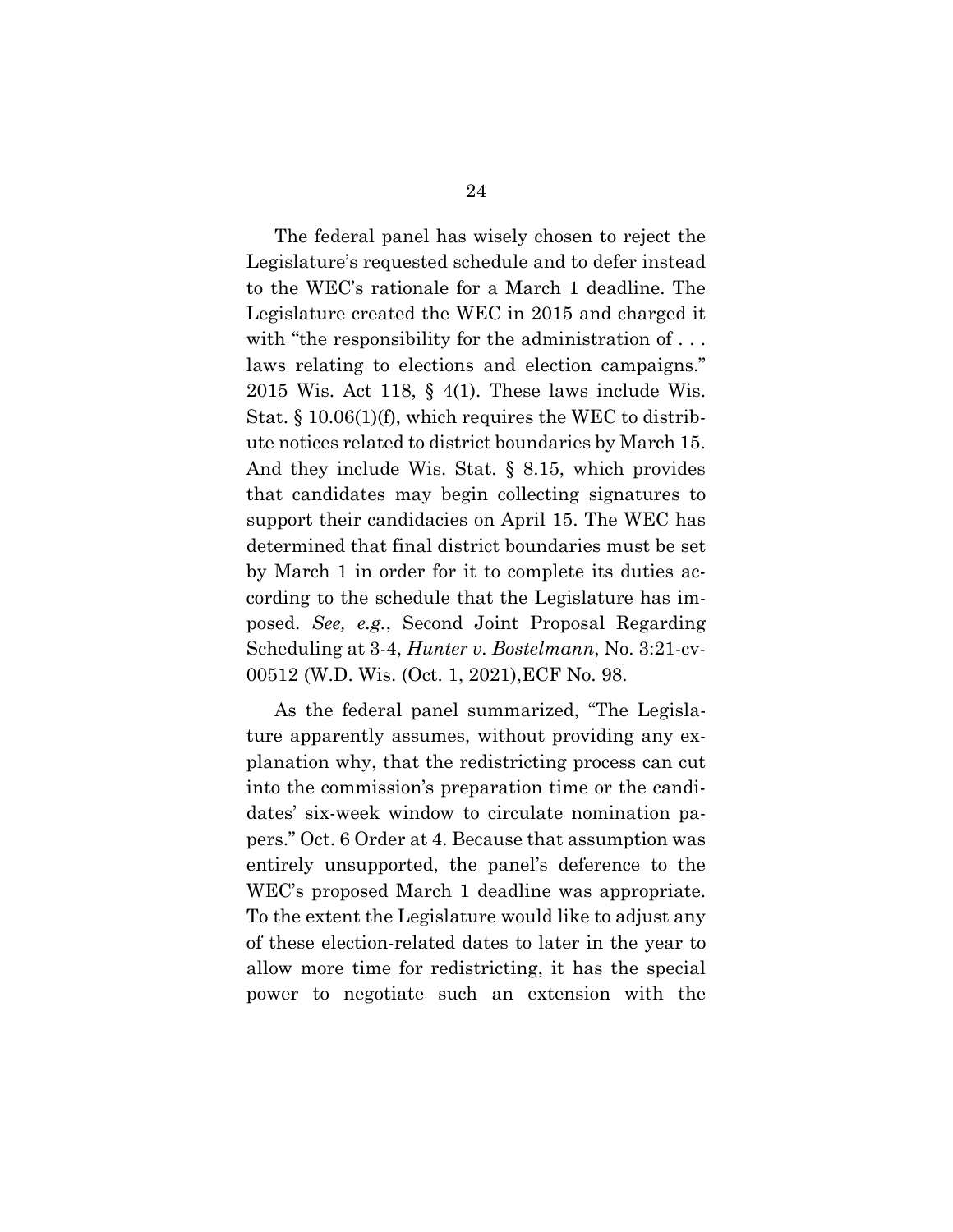Governor. And to the extent the Legislature is pessimistic about its ability to reach consensus with the Governor on these election-related issues—well, that precisely illustrates why the Hunter Plaintiffs' action was properly filed in the first place.

<span id="page-29-1"></span><span id="page-29-0"></span>A larger issue remains. The Legislature never quite spells out why the federal panel's selection of deadlines a few weeks or months ahead of what the Legislature prefers should affect the federal court's jurisdiction. And the Legislature certainly does not explain how this dispute possibly could support writs of mandamus or prohibition. Whether federal proceedings should advance a little more quickly or a little more slowly is not an "exceptional circumstance[]" warranting the exercise of this Court's discretionary powers. Sup. Ct. R. 20.1. Likewise, the Legislature's right to debate redistricting legislation in session, or litigate in state court without any federal backstop or, perhaps, with the backstop slightly adjusted in one direction or the other—is not "clear and indisputable," as this posture requires. *Will*, 389 U.S. at 96. Indeed, such a "right" is lacking altogether.